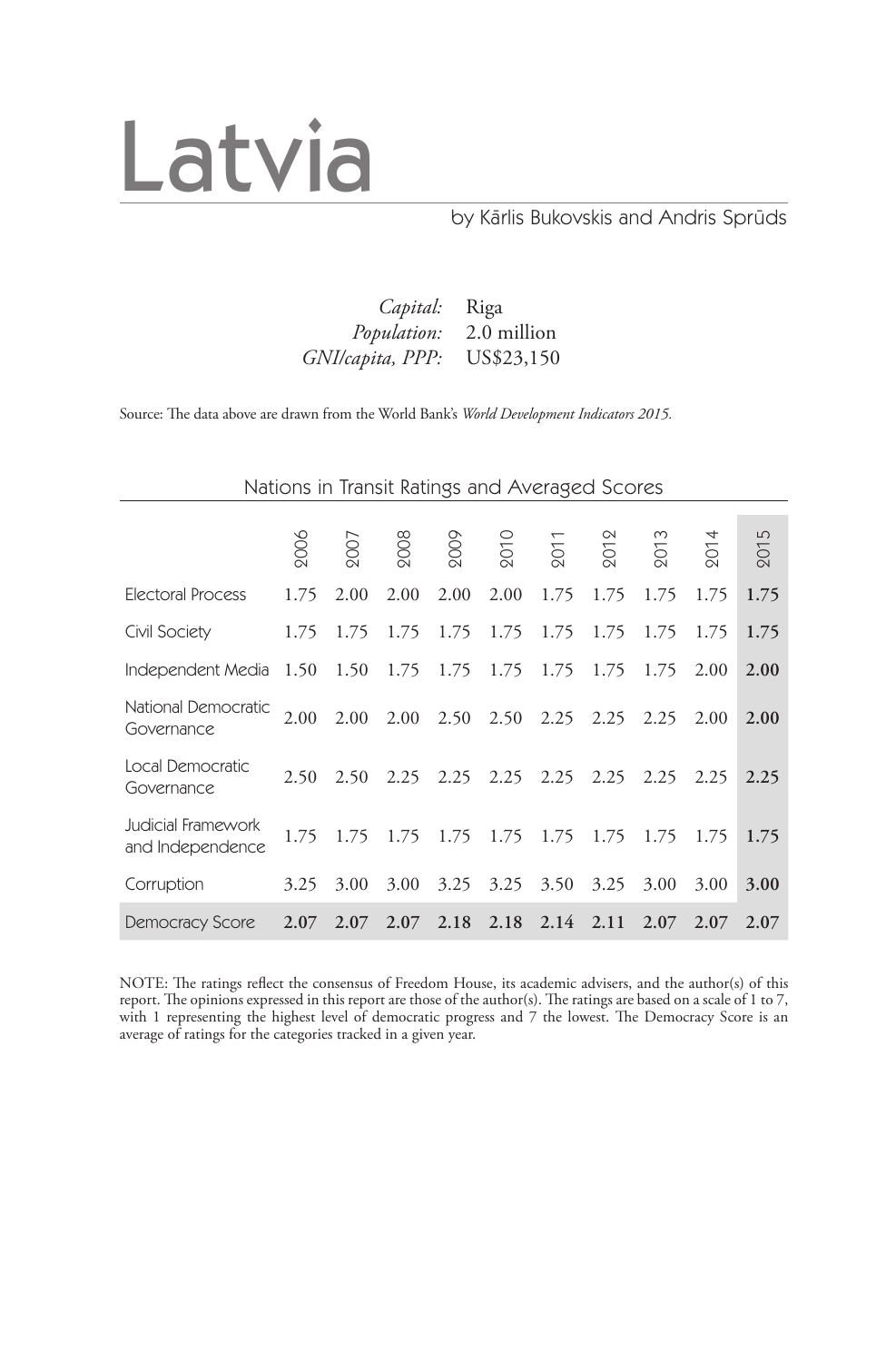## Executive Summary

atvia adopted the euro as its currency in 2014 after five years of hard-won economic recovery following the 2008–09 global economic crisis, during which the country experienced a crippling recession and heavy outmigration. economic recovery following the 2008–09 global economic crisis, during  $\blacktriangle$  which the country experienced a crippling recession and heavy outmigration. Average wages have returned to pre-crisis levels<sup>1</sup> and inflation in the last quarter of 2014 was negligible.2

In January 2014, Laimdota Straujuma, an economist and member of the ruling center-right Unity party, was sworn in as Latvia's first female prime minister.<sup>3</sup> Straujuma replaced Prime Minister Valdis Dombrovskis, who resigned in November 2013 after the roof of a Riga supermarket caved in, killing 54 people. Latvia will assume the presidency of the Council of the European Union (EU) in 2015.

Throughout the year, the conflict in Ukraine fueled fears of Russian diplomatic and military intervention in Latvia, which is home to a large Russophone minority. Latvia's government responded to the specter of Russian aggression by soliciting assurances of political and military support from the North Atlantic Treaty Organization (NATO)—which Latvia joined in 2004—and its individual member states, particularly the United States and the United Kingdom.

Domestically, anti-Russian sentiment in the wake of the Ukraine crisis undermined support for Latvia's largest opposition force, the pro-Russian socialdemocratic alliance Harmony Center. At the sparsely attended elections to the European Parliament (EP) in May, Harmony Center secured just one seat—two fewer than expected. The other pro-Russia party, Russian Union of Latvia, also received one seat. Latvia's 6 remaining EP seats went to ruling coalition members Unity (4), the Union of Greens and Farmers (1), and National Alliance (1).<sup>4</sup>

In the October 2014 elections to the national parliament (Saeima), Harmony beat out all competing parties with 23 percent of the vote (down from 28 percent in 2010), but was unable to attract additional coalition partners in order to form a government. Therefore, a government was formed by the tripartite coalition of incumbent ruling parties, which had won 56 percent of the vote between them.

National Democratic Governance. The ruling coalition remained stable in 2014 under challenging political circumstances, but opinion polls show that public trust in the government and Saeima remains low. The security crisis in Eastern Ukraine loomed large on the Latvian government's foreign and domestic agenda and was a major theme in the year's two nationwide elections. The government amended immigration law as of September 2014, making it more difficult for non–EU nationals to acquire residence permits. In the summer, Latvia adopted a constitutional preamble that for the first time outlines the national narrative for a modern Latvia. *Latvia's national democratic rating remains unchanged at 2.00.*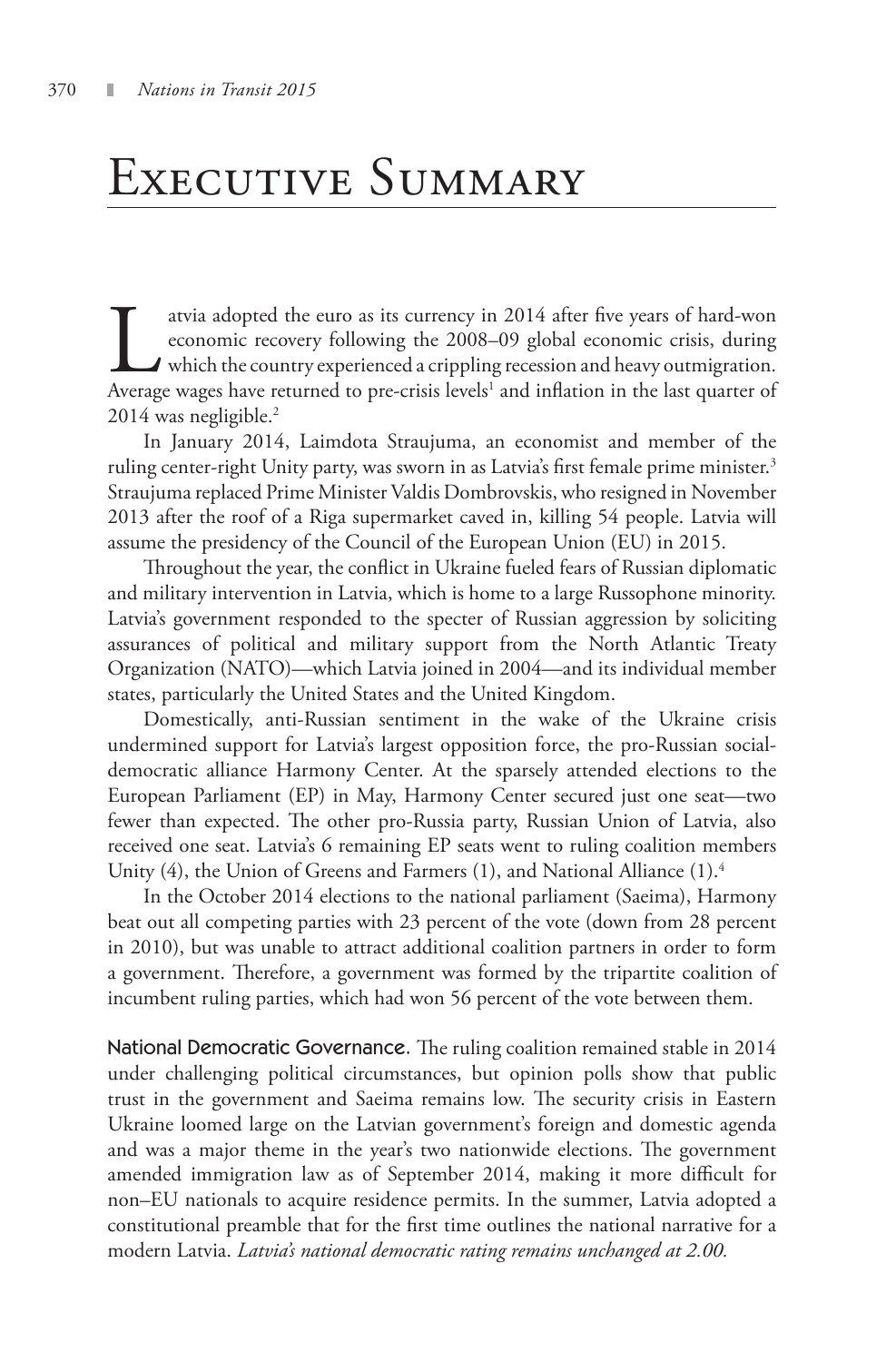Electoral Process. Latvia successfully administered European Parliament and Saeima elections in 2014. Harmony remained the largest faction in the parliament but once again it was the Unity block that formed a new ruling coalition and government. The Greens and Farmers Union controlled by magnate Aivars Lembergs increased its representation in the national parliament from 13 to 21 places. Long-awaited changes in party financing ahead of the Saeima election granted state subsidies to parliamentary parties and imposed stricter penalties for overspending. In past elections, murky party financing has resulted in overspending on electoral campaigns and given incumbent parties undue influence over electoral outcomes. *Latvia's electoral process rating remains unchanged at 1.75.*

Civil Society. The number of nongovernmental organizations (NGOs), including those with the official status of public benefit organization, is rising, but civil society groups struggle with financial sustainability. Most Latvians do not volunteer their time or donate money to NGOs, leaving NGOs to compete for financing from public, foreign, or EU-administered sources. Civil society groups craft public policy recommendations, but civil servants often ignore NGO advocacy. Latvia's rating for civil society remains unchanged at 1.75.

Independent Media. The economic downturn forced a number of independent media outlets to merge. Others were simply bought by a new set of owners or experienced senior editorial staff turnover. Two popular internet portals, Tvnet. lv and Apollo.lv, merged in March 2014. Latvian media authorities temporarily suspended or fined several Russian-language stations for biased reporting and incitement to hatred during the year. *Latvia's rating for independent media remains unchanged at 2.00.*

Local Democratic Governance. Public opinion polls reflect a higher level of trust in municipal governments than in the national government. However, the skill level and professionalism of local government personnel are low, overall, and municipal funds are frequently misspent on unnecessary business trips and other unexplained expenses. In response to public pressure, Riga abandoned a differentiated pricing plan in 2014 for public transport services that had been intended to offset Riga's large contributions to Latvia's regional equalization fund and reduce the city's perennial budget deficit. *Latvia's rating for local democratic governance remains unchanged at 2.25.*

Judicial Framework and Independence. Latvia provides fair protection for fundamental rights, but excessive trial length and inappropriate pretrial detentions remain commonplace and public trust in the judiciary is low. Reforms to improve professionalism of the court system continued in 2014, as did Corruption Prevention and Combating Bureau (KNAB) investigations into allegations of corruption among judges. Prison conditions remain exceedingly poor. *Latvia's rating for judicial framework and independence remains unchanged at 1.75.*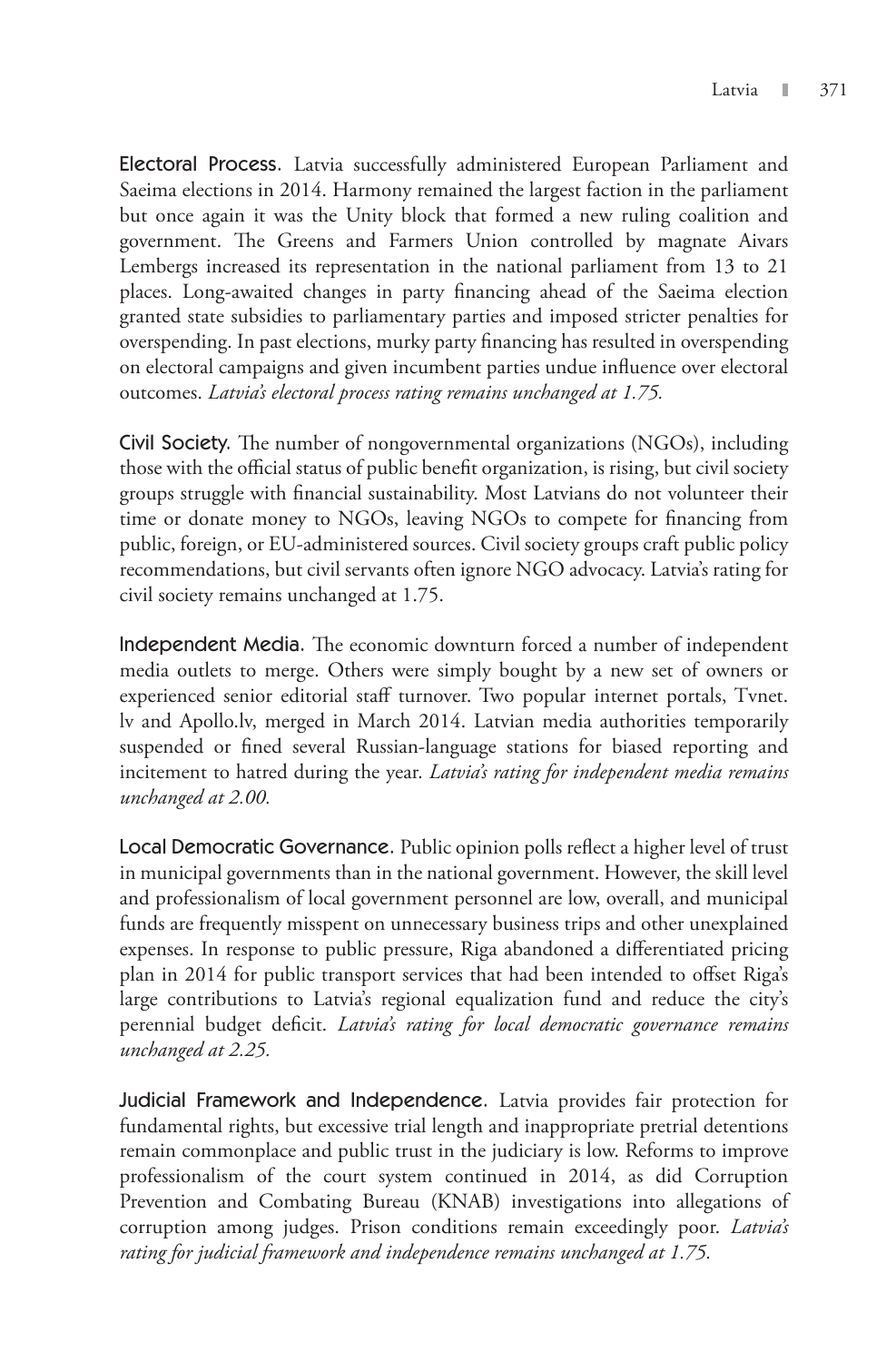Corruption. Latvia's anticorruption legislation is comprehensive but whistleblower protection remains poor and the length of court proceedings hinders the fight against graft. Nevertheless, administrative and petty corruption has diminished in recent years and the business environment has improved. Under discussion since 2012, a draft law on lobbying transparency was once again deemed unsatisfactory by government and political party leadership and returned to KNAB for further elaboration. *Latvia's rating for corruption remains unchanged at 3.00.*

Outlook for 2015. Latvia's presidency of the Council of the European Union during the first half of 2015 will bring increased international attention to the country and keep politicians from all parties on their best behavior. Russia's relations with NATO and the EU will also influence Latvian domestic politics and the economy. Changes in the ruling coalition and government are more likely to take place in the second half of 2015, as the run-up to the 2015 presidential elections fuels discord between parties.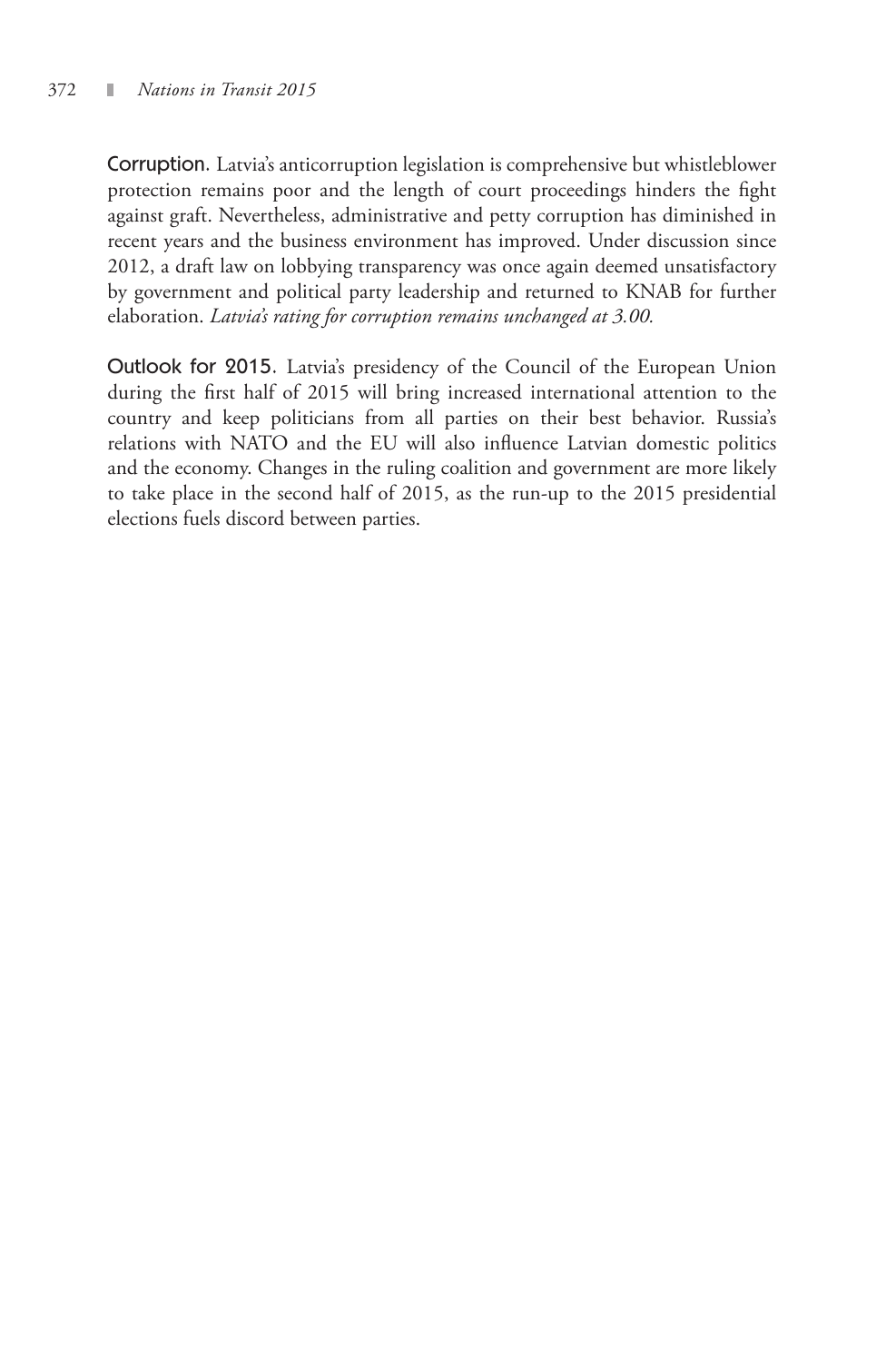# Main Report

National Democratic Governance

|  |  |  | 2006 2007 2008 2009 2010 2011 2012 2013 2014 2015 |  |  |
|--|--|--|---------------------------------------------------|--|--|
|  |  |  |                                                   |  |  |

A tripartite coalition of right-leaning parties governed in relative harmony throughout 2014 under the leadership of Prime Minister Laimdota Straujuma, who replaced Valdis Dombrovskis in January. Dombrovskis, Latvia's longest serving prime minister, resigned in November 2013 after a supermarket roof collapsed in the Riga suburb of Zolitūde, killing 54 people. He remained in office in a caretaker capacity until 21 January, when a lengthy coalition-building process finally yielded an alliance between Straujuma's Unity bloc, the conservative National Alliance, and the Greens and Farmers Union.

The three ruling parties differ on a number of issues that were highlighted in debates before the 2014 European Parliament and Latvian parliament (Saeima) elections. Among other questions, the coalition partners disagree on how to manage insolvencies and how to liberalize the electricity market. Such differences may become more visible and destabilizing after the end of Latvia's six-month presidency of the EU in June 2015. Throughout 2014, the upcoming EU presidency acted like a corset on the body politic, suppressing political squabbles and mobilizing lowlevel civil servants and high-level politicians alike to cooperate efficiently.

The security crisis in Eastern Ukraine loomed large on the Latvian government's foreign and domestic agenda and was a major theme in the year's two nationwide elections. Russian warships and military planes came menacingly close to Latvian waters and airspace throughout 2014,<sup>5</sup> eliciting fears that Latvia's Russian minority might be the next to be "liberated" by Moscow. Latvian government leadership maintained a united position on the need to protect Latvia from potential Russian military aggression and lobbied hard to increase the presence of North Atlantic Treaty Organization (NATO) troops in Latvia. Public opinion polls from March 2014 indicate that an increased NATO presence was supported by 50 percent of respondents.<sup>6</sup> By year's end, Latvia—together with its Baltic neighbors, Estonia and Lithuania—had received commitments of military solidarity from NATO as a whole and several individual member states, including the United Kingdom, the United States, Germany, and Norway. Latvia also pledged to increase military spending to 2 percent of gross domestic product (GDP) by the year  $2020$ ,<sup>7</sup> with special emphasis on improved weaponry and airspace defense.

Domestically, the threat posed by a resurgent Russia prompted an amendment to immigration law intended to discourage applications for residence permits from non-EU citizen investors by raising the minimum threshold of real estate investment to €250,000.<sup>8</sup> The residency permit restriction was intended to preempt Russia's new favored military strategy of using "little green men," or Russian irregular forces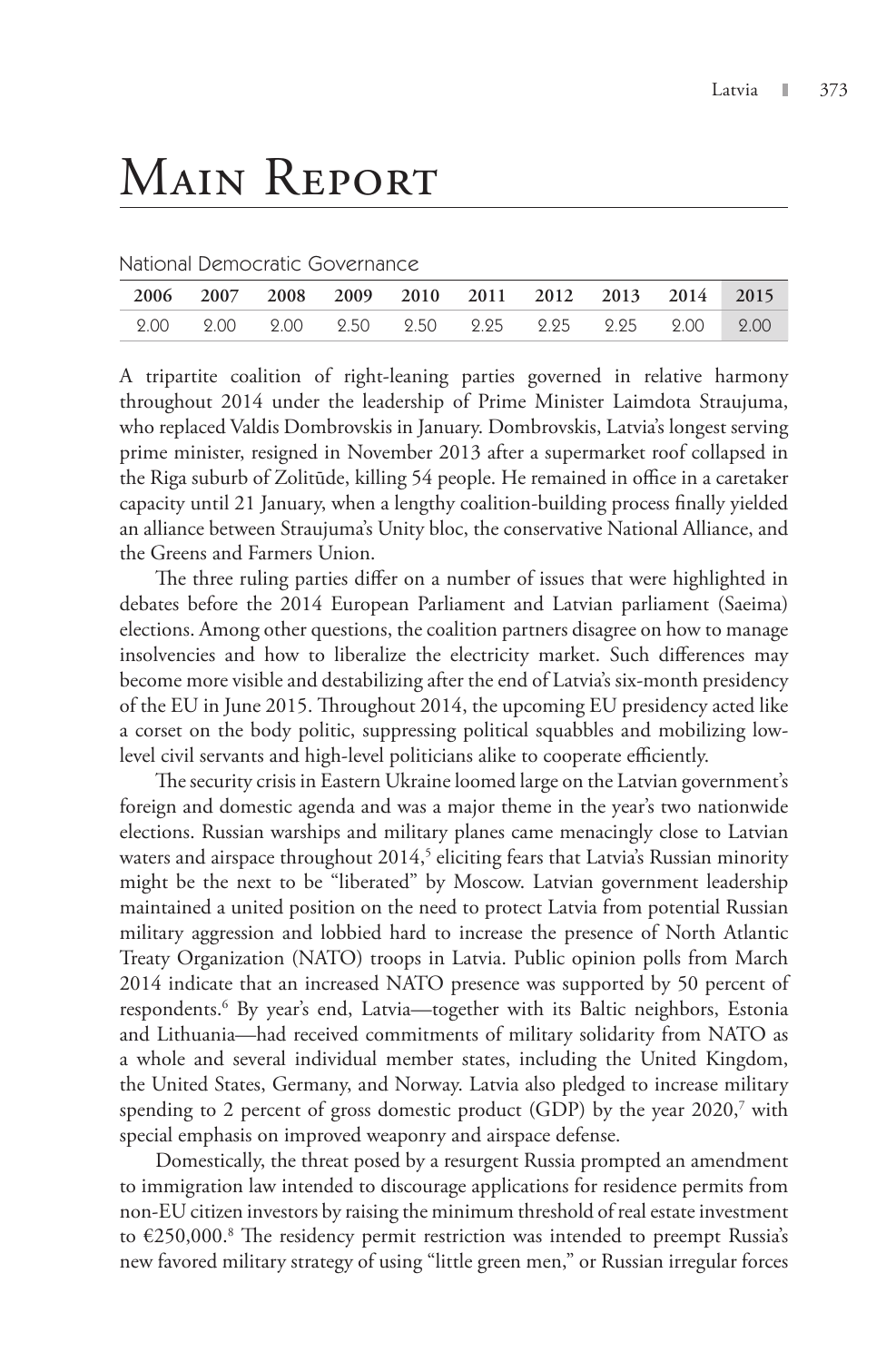as well as local militiamen, to invade countries in what it believes is its sphere of influence. Russia used this strategy in Ukraine, mainly preceding the annexation of Crimea. Latvia, which gained independence from the Soviet Union in 1991, fears it falls into this vulnerable category. The number of Russian Federation citizens residing in Latvia reached 51,565, or 2.5 percent of the population, in July 2014.<sup>9</sup>

About 13 percent of Latvia's residents in 2014 were noncitizens. Many of these residents are ethnically Russian and speak Russian as their primary language. For some time, pro-Russian political parties like Harmony Center, with the support of a number of nongovernmental organizations (NGOs) and of the Russian government itself, have promoted a narrative about the second-class status of nonresidents, who are ineligible to hold public office or vote at the national or regional level. Residents can acquire citizenship through a naturalization process after five years of residency—a process that involves a Latvian language and history exam in most cases<sup>10</sup>—but successive governments have ignored calls for automatic citizenship.11 The Latvian Noncitizens' Congress organizes unofficial "elections" in which all residents of Latvia over the age of 18 may vote, but the votes do not count and the organization has no official political power.<sup>12</sup>

Harmony Center, a left-leaning party that represents the interests of Russianspeakers, has been growing in popularity over the last few years.<sup>13</sup> A coalition between Harmony Center and the primarily ethnic Latvian–supported regional party Honor To Serve Riga won a majority in elections to the Riga city council in June 2013. Harmony Center's leader, Nils Ušakovs, has been mayor of Riga since 2009. He is ethnically Russian and draws his support from Latvia's ethnic Russian population. The party's popularity among ethnic Latvians has eroded because they do not identify with its pro-Russian position on the occupation of Crimea and the conflict in eastern Ukraine. The same is true of many Russophone voters, a reality that prompted Harmony Center to distance itself slightly from Vladimir Putin's regime as the October elections approached<sup>14</sup> and seek political support among Western social democrats, instead.<sup>15</sup> Nevertheless, the party retained its formal cooperation agreement with Putin's United Russia party at year's end.

In an opinion poll conducted in August 2014 among 801 sampled respondents belonging to ethnic minorities, 64 percent of respondents identified themselves as Latvian patriots.<sup>16</sup> This number, together with lower-than-expected support for Harmony Center in the 2014 European Parliament elections, suggests that in the current climate of distrust against Russia, ethnic differences are less ripe for political exploitation than previously feared.

Only 16 percent of respondents to a May 2014 opinion poll expressed trust in the Saeima, and just 22 percent said they trusted the Cabinet of Ministers. Trust in other public institutions was significantly higher: 38 percent of respondents expressed confidence in the court system, 53 percent in the state police, and 49 percent in the church. According to the same poll, 49 percent of respondents expressed confidence in local governments, 41 percent in the ombudsman, 39 percent in the media, and 37 percent in the president.<sup>17</sup> Analysts attribute public distrust in the government and the parliament to a longstanding negative perception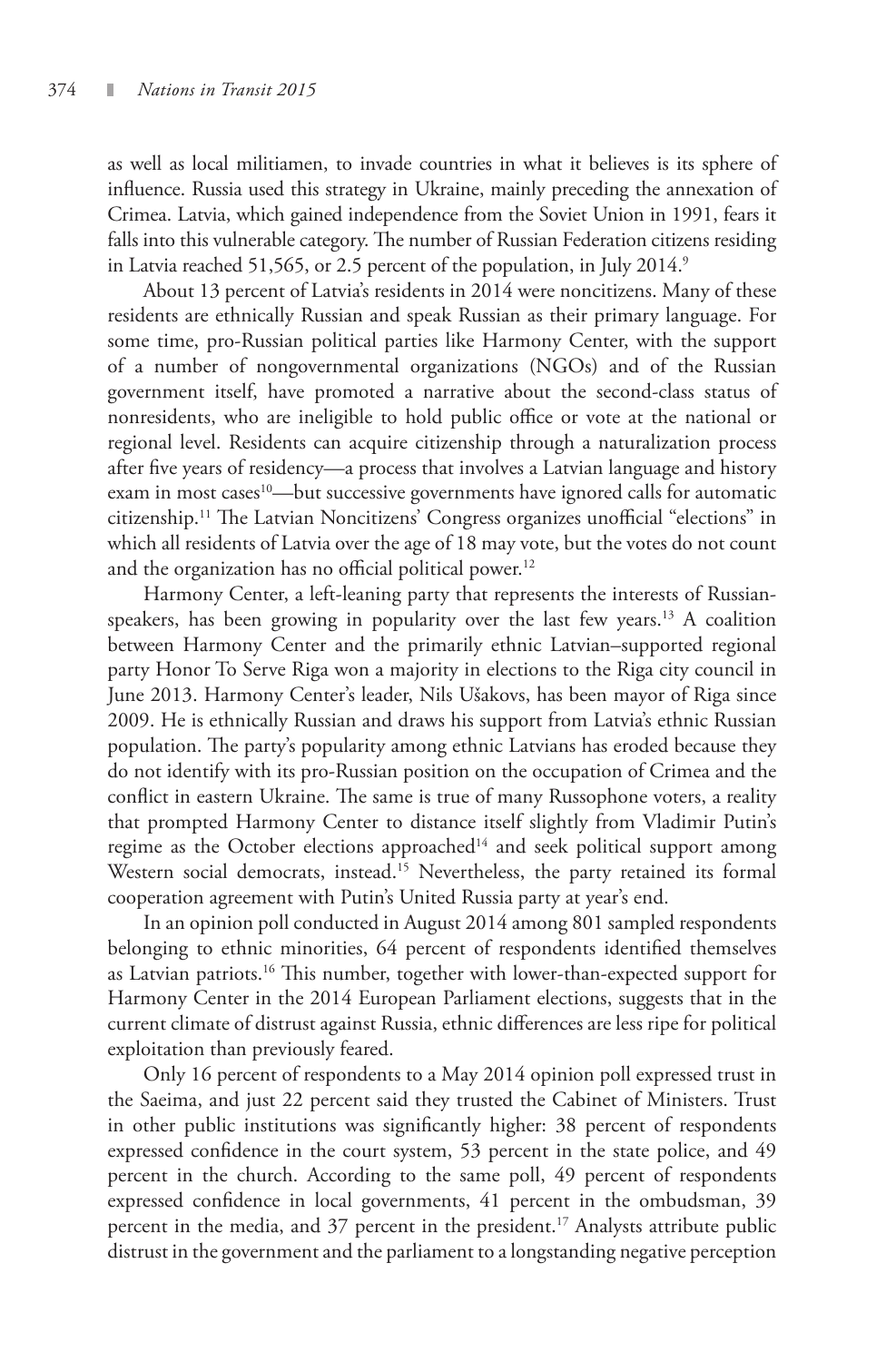of politicians, exacerbated by regular political scandals, political disputes between coalition partners, and frustration with persistent economic problems and social inequality.

In June, the government appended a preamble to the Latvian constitution (Satversme) of 1922.<sup>18</sup> The product of a year's work by one of Latvia's most respected legal scholars and a judge of the Court of Justice of the European Union, the preamble declares and protects the existence of the Latvian culture and language and defines the Latvian nation with historic references to the state established in 1918 and restored in 1991. The text codifies the Latvian national narrative while at the same time defining the state as a European democracy committed to "the sustainable and democratic development of the world."<sup>19</sup> Critics of the preamble, most notably from Harmony Center, objected to the text's references to "the Latvian nation," although the text also explicitly recognizes "the fundamental rights of all people" and declares "respect" for all ethnic minorities. In the end, the preamble was adopted with the support of 69 parliamentary deputies, while 28 voted against it.

The preamble also describes Latvia as a "socially responsible" state—a nod to widespread calls for increased social responsibility in Latvian economic policies. From 2008 to 2011, Latvia implemented painfully deep wage cuts and other austerity to overcome a debilitating economic crisis.<sup>20</sup> As a result, Latvian public debt shrank significantly<sup>21</sup> and the country was able to join the Eurozone in January 2014. Latvia's currency, the lats (LVL), had been pegged to the euro since 2005 while Latvia spent 9 years in the European Exchange Rate Mechanism (ERM II). The World Bank's *Doing Business* report, released in October 2014, ranked Latvia  $23<sup>rd</sup>$  out of 189 countries and territories.<sup>22</sup>

Despite the economic growth of the past three years, poverty persists<sup>23</sup> in many regions of Latvia and there is a significant gap between Latvians' expectations of their government and the capabilities of the administration. Most of Latvia's residents vote for right-leaning parties but prefer a greater role for the state, according to a March 2014 opinion survey by the marketing and research center SKDS.<sup>24</sup>

On 6 November, Foreign Affairs Minister Edgars Rinkēvičs came out as gay via the microblogging site Twitter, the first politician in Latvia's history to do so. His declaration invigorated a broad public debate on the civil partnership law in Latvia and LGBT issues but did not yield any concrete legislative proposals in 2014.

Electoral Process

|  |  |  | 2006 2007 2008 2009 2010 2011 2012 2013 2014 2015          |  |  |
|--|--|--|------------------------------------------------------------|--|--|
|  |  |  | 1.75  2.00  2.00  2.00  2.00  1.75  1.75  1.75  1.75  1.75 |  |  |

Latvia held elections to the European Parliament (EP) in May and to the Saeima in October. In late October, a new government was formed by the three incumbent ruling parties—Unity, the Union of Greens and Farmers, and the National Alliance.

Only Latvian citizens can participate in national, local, and EU parliament elections. Voters elect Saeima deputies to four-year terms, and those deputies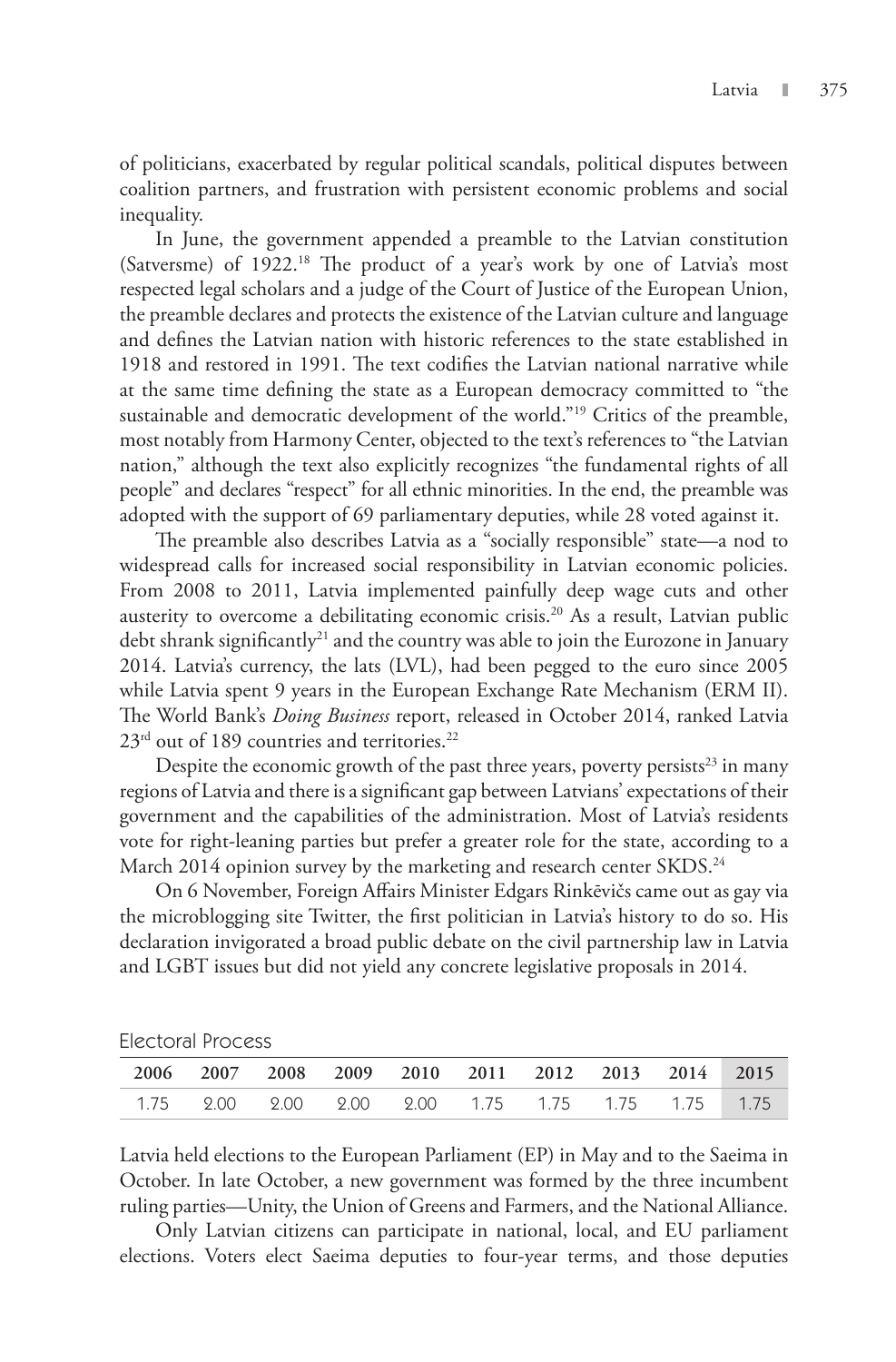elect Latvia's president. The next presidential election is scheduled for May 2015. Local elections are held every four years, most recently in June 2013. European Parliamentary elections for eight Latvian deputies are held every five years.

Long-awaited reforms to the Law on Financing of Political Organizations (Parties) came into effect in January 2014. The new legislation grants state subsidies to parliamentary parties and imposes stricter penalties for overspending.<sup>25</sup> In the past, murky party financing has resulted in overspending on electoral campaigns and given incumbent parties undue influence over electoral outcomes. The new regulations stipulate that the public subsidy may be reduced in response to violations such as overspending on political agitation or failing to produce a full and correct annual report on party sponsors.

Under the Preelection Agitation Law, campaigning for the Saeima election on 4 October was permitted between 7 June and 2 October. The same law bans paid television advertising one month before the election to focus the campaign on substance. The law does permit each of the party lists to use the first public television and radio broadcasters for free advertisement 4 times per 5 minutes before during the period of 25 days before elections until the day before the election day. Despite these precautions, the 2014 campaign was very much based on personalities, rather than issues. Candidates engaged in significant negative campaigning and flooded television, radio, and billboards with advertising.

It is not uncommon in Latvia for new parties to form shortly before elections and perform well. For Latvia from the Heart, a conservative party, was founded in May 2014 by former auditor general Inguna Sudraba, a charismatic longtime critic of Latvia's bureaucratic apparatus and political leadership. During the campaign, Sudraba's opponents attacked her relentlessly on personal grounds and due to her limited political experience. After an ill-advised lunch with a Russian oligarch in Moscow, they also accused her of being too Russia-friendly, nicknaming her party "Harmony 2." Nevertheless, Latvia for the Heart's costly<sup>26</sup> political campaign proved effective, winning the party 7 of 100 parliamentary seats.

Regional Alliance of Latvia, another new party, was founded in March by Mārtiņš Bondars. Former actor and radio show host Artuss Kaimiņš became the face of the party's campaign, pledging personal transparency and an investigation into the Zolitūde supermarket roof collapse. Kaimiņš's brassy persona and direct criticism of the ruling elite captured the attention of young and undecided voters, and his party won 8 Saeima seats.

The elections brought no major change in the balance between Latvia's more established parties, but there were slight shifts. Riga mayor Nils Ušakovs's Harmony Center won 24 Saeima seats—more than any other party, but also 7 fewer than it had before the vote. Analysts attribute the decline to the party's pro-Russian stance, which became unpalatable to many voters in light of Russia's aggression in Ukraine. Meanwhile, the Union of Greens and Farmers increased its parliamentary representation by 8 seats. Aivars Lembergs, the party's theoretical pick for prime minister, has been under investigation for alleged bribery, money laundering, and abuse of office since 2008. Lembergs has been mayor of the town of Ventspils since 1988.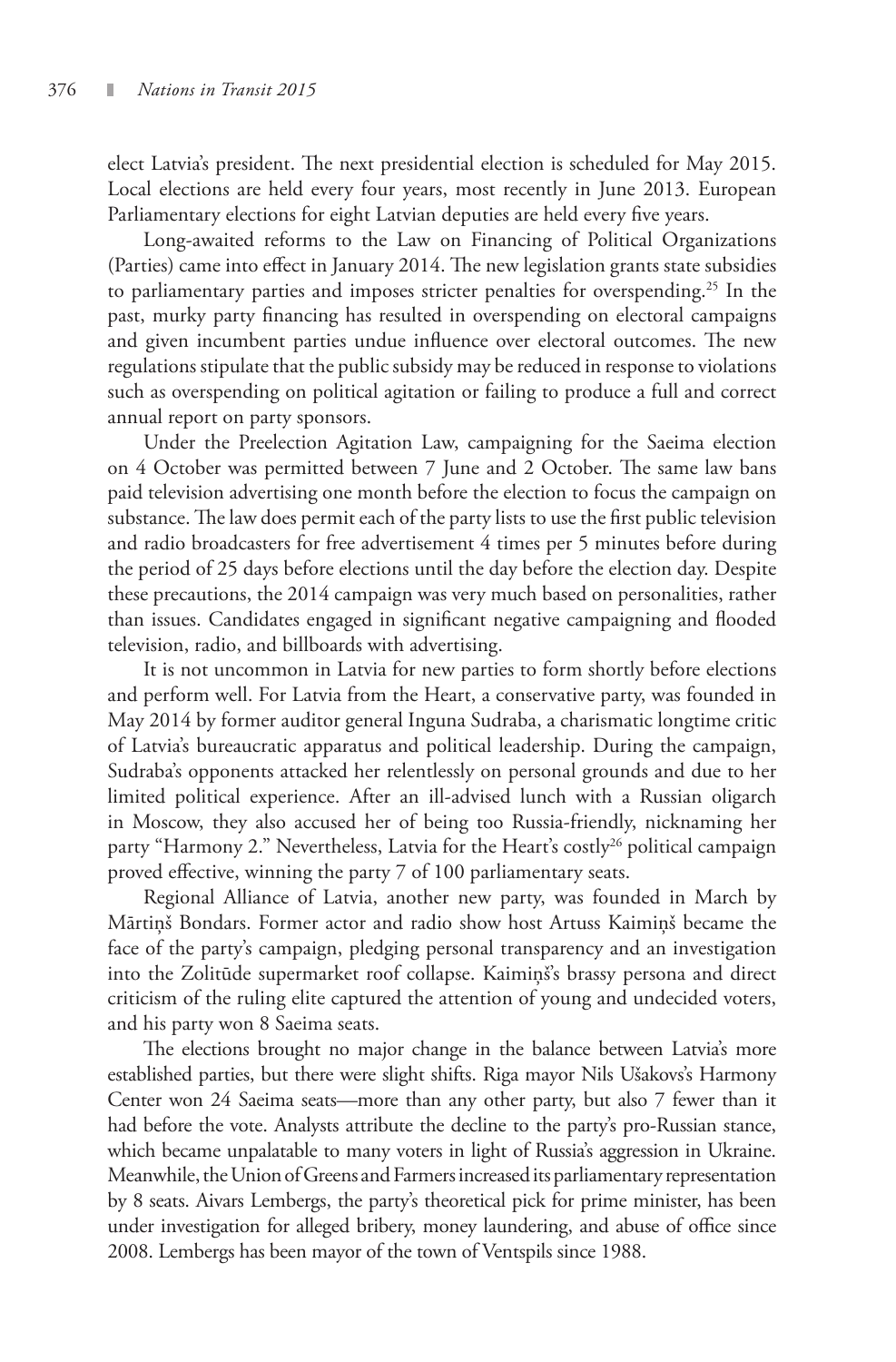The parties of the incumbent coalition won a combined total of 61 Saeima seats, a solid majority. Uninterested in a joining forces with Harmony, they formed a new coalition with each other. Unity's Laimdota Straujuma remained prime minister.

In the immediate postelection period, both Unity and Harmony Center accused a Unity faction leader named Dzintars Zaķis of buying votes in eastern Latvia. The Supreme Court ruled that the election results should not be declared void in the absence of clear evidence of massive illegal activity.<sup>27</sup> The State Security Police reported no evidence of systematic electoral fraud.<sup>28</sup>

Latvia's semi-open party lists allow voters to cross out unwanted candidates. Unity deputy Solvita Āboltiņa, who had been speaker of the Saeima prior to the elections, came in fourth in the Kurzeme region where her party won three seats. However, one of the three winning candidates, Jānis Junkurs, declined his parliamentary mandate in favor of a job in Hong Kong and Āboltiņa assumed his seat. Journalists, analysts, and the general public criticized this maneuver, which they found unethical and nontransparent.<sup>29</sup>

The European Parliament elections in May pitted a Unity-led coalition against Harmony Center. Unity won four places. Harmony Center won one seat, compared to three projected by party leadership.<sup>30</sup> Iveta Grigule, a Eurosceptic politician from the Union of Greens and Farmers, ran an expensive mostly selffinanced individual electoral campaign and won one EP seat. Robert Zīle, the leader of National Alliance, won a third consecutive term. So did Tatjana Ždanoka, a pro-Russian activist who supports Russia's occupation of Crimea. Former prime minister Dombrovskis, having campaigned unsuccessfully to become President of the European Council, was named one of the European Commission's six vicepresidents in September.

Voters in EP and municipal elections are obliged to register 90 days prior to the polls. After the May EP elections, some experts argued that this requirement had contributed to poor turnout—30.24 percent, the lowest in democratic Latvia's history.<sup>31</sup> Turnout for the Saeima elections was 58.85 percent.<sup>32</sup>

| ------------                                                        |  |  |  |  |  |
|---------------------------------------------------------------------|--|--|--|--|--|
| 2006 2007 2008 2009 2010 2011 2012 2013 2014 2015                   |  |  |  |  |  |
| 1.75   1.75   1.75   1.75   1.75   1.75   1.75   1.75   1.75   1.75 |  |  |  |  |  |

|  | Civil Society |
|--|---------------|
|--|---------------|

Latvia's constitution guarantees the right to form associations, political parties, and trade unions and protects the right for workers to strike.<sup>33</sup> Many professional, industrial, and social associations operate in Latvia. Most media outlets consider civil society groups independent and reliable sources of information and commentary. The number of NGOs has been increasing: as of March 2014, there were 18,450 registered NGOs in the country, compared to 17,550 in July 2013.<sup>34</sup>

NGOs participate in the policymaking process but their lack of expertise and administrative capacity sometimes hinders meaningful contributions.<sup>35</sup> The National Tripartite Cooperation Council, a negotiation forum for employers,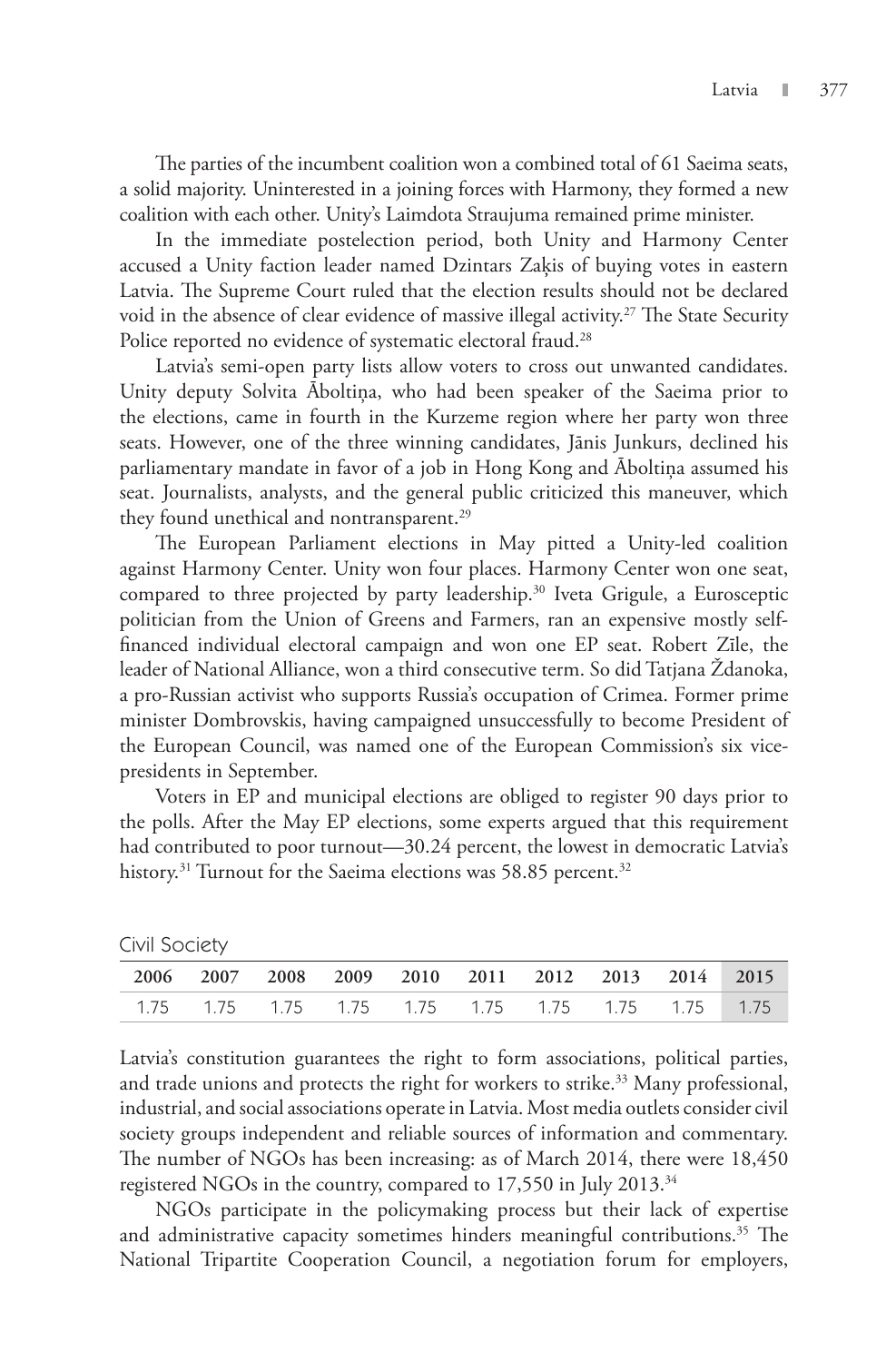government officials, and trade union leaders, played a role in reaching an agreement to increase the minimum wage in Latvia starting in 2014.<sup>36</sup>

Most Latvians consider themselves too poor to donate to NGOs, making it difficult to create a sustainable and proactive civil society ecosystem. NGOs can apply for public benefit organization status, which allows their donors to receive income tax deductions. The State Revenue Service awards this status if it deems that the organization's activities serve the public good in line with legally defined criteria.37 During 2014, 307 NGOs newly applied for public benefit organization status and 248 received it.<sup>38</sup> Some entrepreneurs fund pet NGOs that host annual charity events, but otherwise revolve around their founders' hobbies and do not undertake civil society initiatives.39

Since 2012, the government has been working on new regulations intended to incentivize and facilitate volunteer work, which is not popular in Latvia. In April 2014, the parliament adopted legislation defining voluntary work and the restrictions on it, as well as the rights and duties of volunteers and NGOs; additional streamlining of the regulations to prevent entrepreneurs from abusing free labor was under discussion at year's end.<sup>40</sup>

Changes in the Associations and Foundations Law in 2014 reduced some of the more onerous administrative requirements for NGOs.<sup>41</sup> The government also adopted a concept on the creation of a state NGO fund to strengthen the capacity of the third sector.<sup>42</sup> Rules regulating the Cabinet of Ministers' ability to finance private entities were approved in June.<sup>43</sup> In October, the government approved a concept on social entrepreneurship and a pilot project that is intended to engage private business organizations in addressing particular social problems.<sup>44</sup>

Some state institutions have come up with their own initiatives to involve civil society in government operations. In 2012, the State Chancellery, the central public administration institution directly subordinated to the prime minister, launched an internet tool (Mazināsim slogu kopā, or "Let's Reduce the Burden Together"), through which citizens submit examples of ineffective bureaucratic procedures.<sup>45</sup> A related, mobile phone–based service introduced in November 2014 also allows users to report the effectiveness of state institutions to the Chancellery.<sup>46</sup>

Since 2011, an internet platform created by two young entrepreneurs has allowed people to submit policy initiatives and collect signatures of support. If an initiative posted to a platform like Mana Balss (My Voice) wins support from 10,000 backers, it is included in the agenda of the parliament.<sup>47</sup> Since the site's launch, 12 initiatives have collected the requisite number of signatures, with 7 becoming laws after debates in the Saeima.<sup>48</sup> The project receives financial support from the state's Society Integration Foundation, as well as from the governments of Norway, Iceland, and Liechtenstein; the communications agency Edelman Affiliate; and the United States embassy in Riga.<sup>49</sup>

About one-third of residents speak Russian as their first language. In 2012, Latvian citizens overwhelmingly voted against the introduction of Russian as the country's second official language.<sup>50</sup> In 2014, the Russophone minority party Latvia's Russian Union and the NGO Russian School Defense Headquarter continued to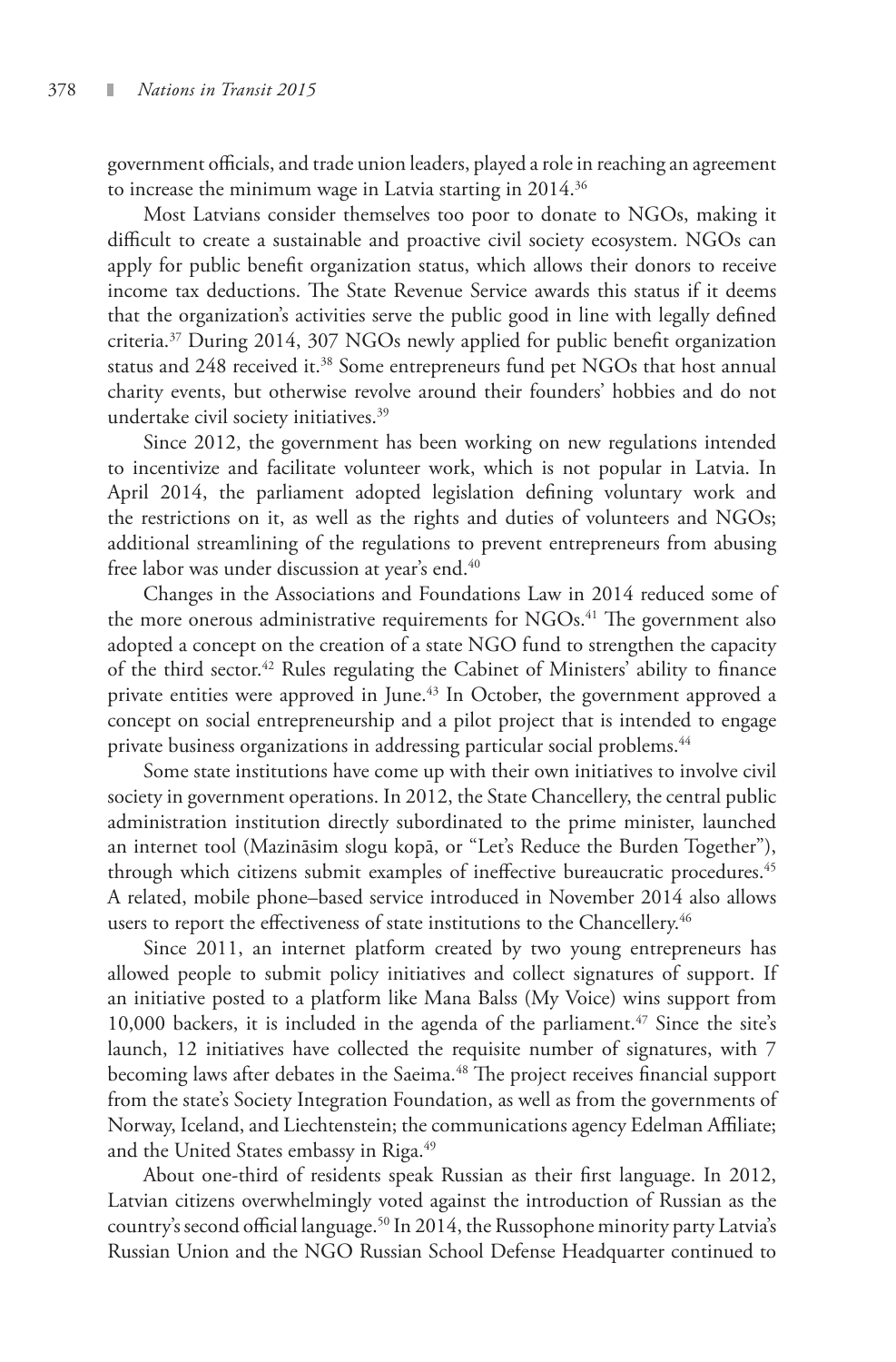petition the Ministry of Education against increases in the number of subjects to be taught exclusively in Latvian in public schools.<sup>51</sup> All civil servants—including public school teachers—are required to demonstrate proficiency in the official state language and may be fined if the State Language Center finds their knowledge of Latvian to be insufficient; 55 teachers and 24 teachers' assistants received such fines in 2014.52 Throughout 2014, schoolteachers agitated for increased state funding for education in the 2015 budget.<sup>53</sup>

Latvia ranked 15th out of 142 countries in the World Economic Forum's *Global Gender Gap Report 2014*, signaling a small or invisible gender gap on most indicators.<sup>54</sup> Although women hold two of the three highest political offices in Latvia, they remain quantitatively underrepresented in politics, overall. After the October elections, only 4 of 14 government posts and 20 percent of the seats in the Saeima were occupied by women.55 At the same time, 4 of Latvia's 8 MEPs are female.

| Independent Media |                                                      |  |  |  |  |
|-------------------|------------------------------------------------------|--|--|--|--|
|                   | 2006 2007 2008 2009 2010 2011 2012 2013 2014 2015    |  |  |  |  |
|                   | 1.50  1.50  1.75  1.75  1.75  1.75  1.75  2.00  2.00 |  |  |  |  |

For two decades, Latvia has had a very diverse range of media outlets in both the Latvian and Russian languages, but economic pressure and changing media orientations have forced many of them to consolidate or close operations in recent years. Most of the population is unwilling to pay for information when free alternatives are available.<sup>56</sup> The influx of Russian-language propaganda from the Russian Federation onto Latvia's airwaves in 2014 prompted Latvian media authorities to suspend or fine several Russian-language stations for biased reporting and incitement of hatred.

Despite economic constraints, people in Latvia have access to a broad spectrum of news outlets, and several insightful investigative journalism programs are broadcast on television. Re:TV, an online outlet for Latvian-language regional television programs, grew in popularity during the year.<sup>57</sup>

Latvian newspapers have lost great sums of money in recent years as advertising revenues continue to fall and advertisers focus on broadcast and internet outlets. Even though total media advertising rose to  $\epsilon$ 36.2 million in the first half of 2014, the overall trends show stagnation<sup>58</sup> and according to analysts media in Latvia have not managed to overcome the economic crisis.<sup>59</sup> Publishers are asking journalists to do more for lower pay, resulting in a rapid turnover of reporters and management. The daily *Diena* has gone through 8 editors in the last 6 years, trapped in a vicious cycle of falling ad sales and plunging circulation.

In late 2013, the owners of TV3 and Latvian Independent Television (LNT), which suffered major losses in 2012 and 2013, $60$  decided to move both channels to cable, citing "the unstable situation in the sector during the past few years."61 The company estimated that about 7 percent of the stations' viewers (those without cable) would be affected by the change.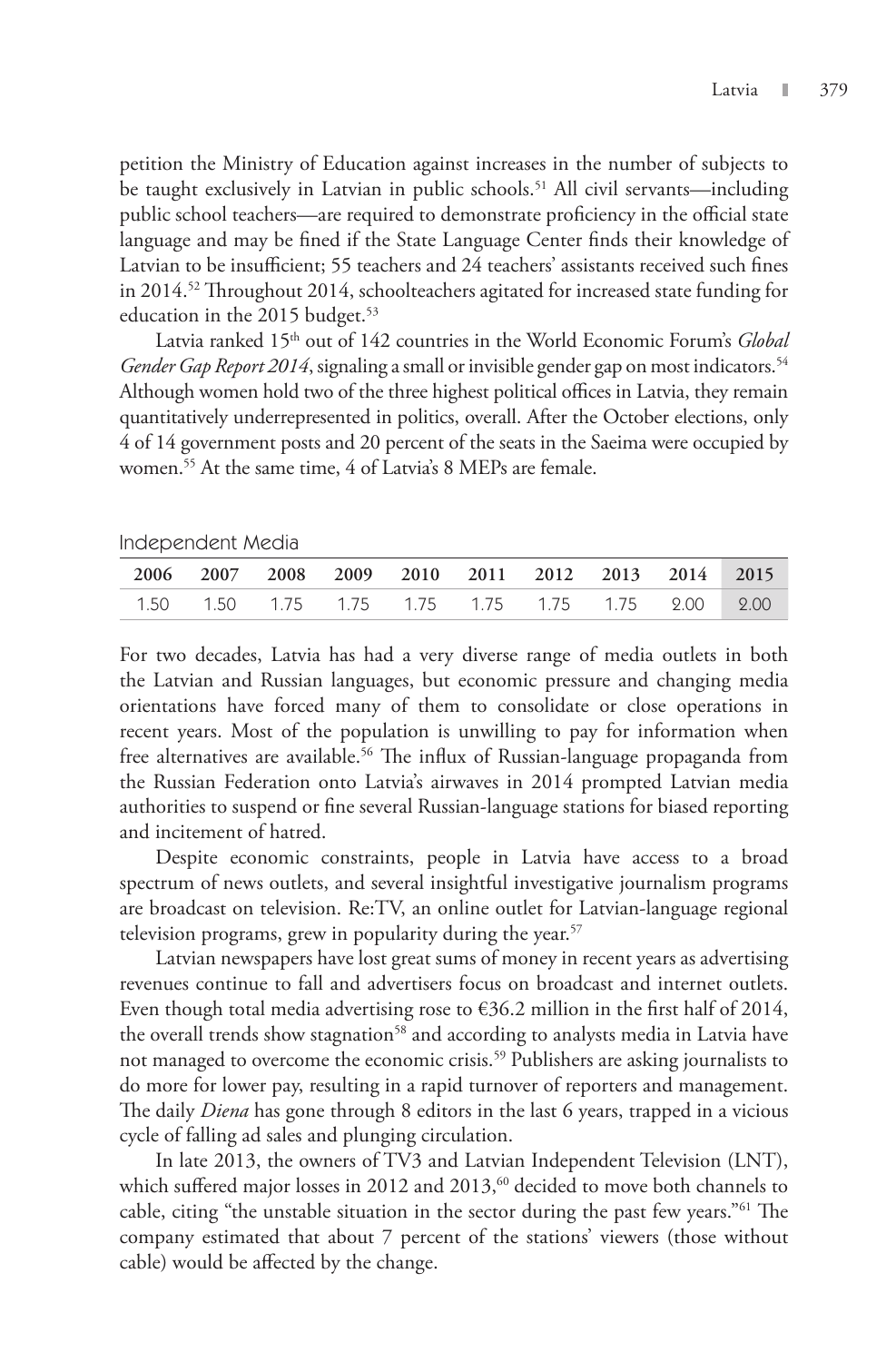The merger between public service television and radio outlets began in 2014, despite opposition from Latvian public radio stations, which account for almost half of the national radio audience. The merger, which is intended to cut costs, will proceed over 5 years and is expected to cost about \$81.7 million.<sup>62</sup>

In 2014, the Russian Federation increasingly used its state-owned media for information campaigns targeting large Russian-speaking minorities in neighboring states. Citing Article 26 of the Electronic Media Law of Latvia, which prohibits hate speech or incitement to war,<sup>63</sup> Latvia's National Electronic Mass Media Council (NEPLP) suspended broadcasts of all of the programs on the Russian channel Rossiya RTR from April to July.<sup>64</sup> NEPLP's judgment also cited the Latvian Security Police's statement that events in Ukraine in several Rossiya reports had been presented in a way that justified "military aggression against a sovereign state."

In October, NEPLP fined First Baltic Channel (PBK)—the most popular Russian television channel in the Baltics, which primarily broadcasts programs produced in Russia—three times for broadcasting "non-objective" information about the fighting in Ukraine.<sup>65</sup> NEPLP also fined SIA Autoradio Rezekne a lesser amount for similar reasons.<sup>66</sup>

The controversy over such suspensions—which also occurred in Lithuania, Moldova, and Ukraine—raised interest in creating a pan-Baltic or pan-European Russian language channel to provide Russian speakers in the region with accurate information from a more pro-Western perspective. Latvian minister of foreign affairs Edgars Rinkēvičs participated in negotiations for such a station with EU partners at year's end.

In 2014, 75 percent of Latvian residents used the internet and 63 percent used it daily.<sup>67</sup> Among those aged 15 to 19, the daily access rate was 95 percent.<sup>68</sup> Upwards of 38 percent of households use smartphones for internet access. All national newspapers and many regional ones have an online presence; they compete with online-only news aggregators such as TVnet.lv, Apollo.lv, and Delfi.lv, which primarily recycle news provided by Latvia's major outlets, Leta and the Baltic News Service (BNS). Lsm.lv—a relative newcomer resulting from the mergers within the national radio and television channels—is gaining increasing popularity as an alternative to LETA and BNS. In March 2014, TVnet.lv acquired Apollo. lv, raising some worries about increased concentration of ownership of popular online media.<sup>69</sup> (The change did not visibly affected Apollo.lv's content in 2014.) Investigative journalism portals such as Pietiek.com, RE-Baltica.lv, Diena.lv, and DienasBizness.lv are gaining ground, as well.

| 2006 2007 2008 2009 2010 2011 2012 2013 2014 2015 |  |  |  |  |
|---------------------------------------------------|--|--|--|--|
|                                                   |  |  |  |  |

Local Democratic Governance

The responsibilities of municipal governments are broad and include the oversight of primary and secondary education, social assistance (except pensions and family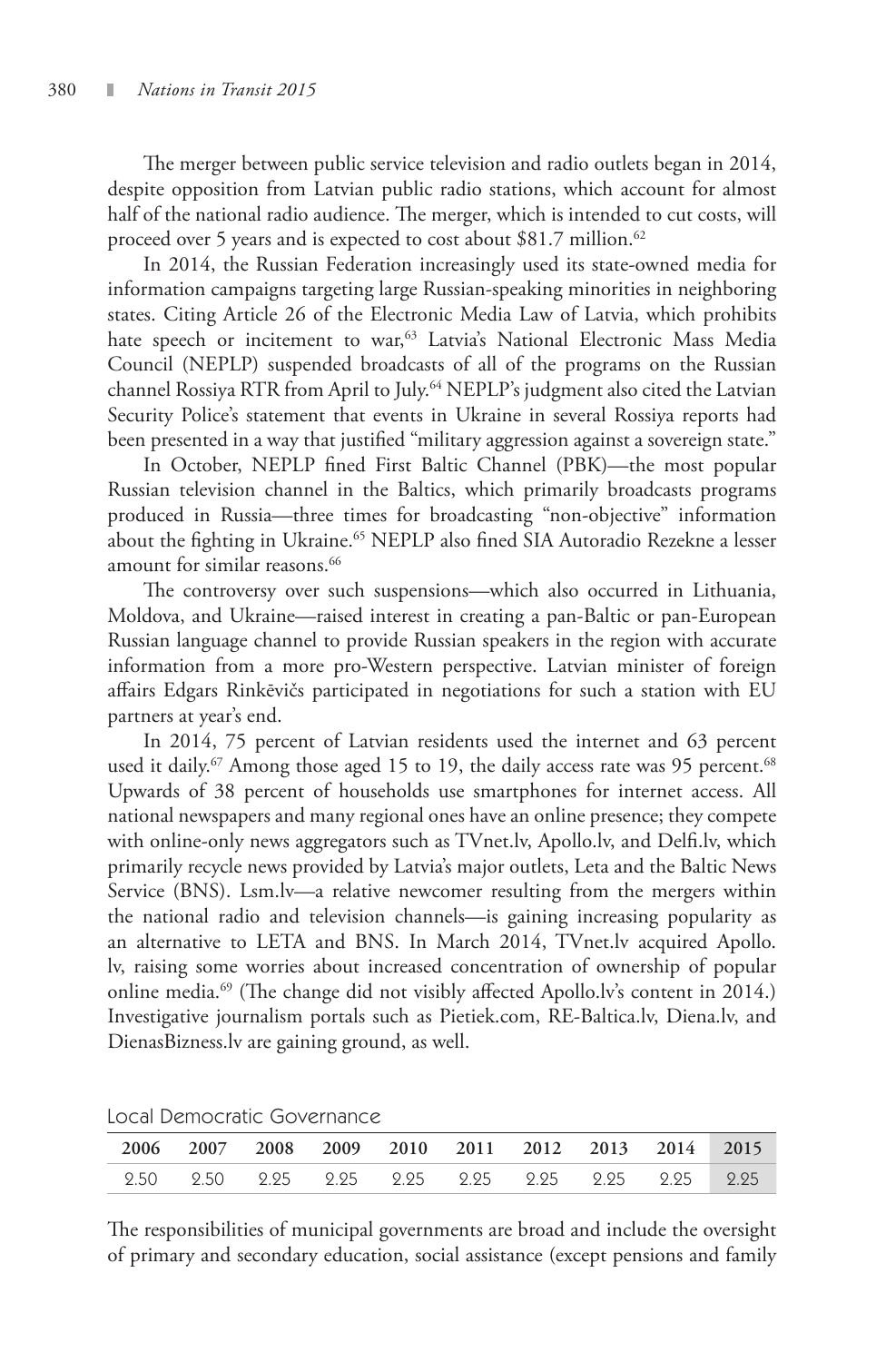care benefits), health care, water supply, sewage, local roads, and housing. A 2009 reform consolidated more than 500 local units into a smaller number of municipalities and cities. Still, 39 municipalities still have fewer than 5,000 people, and their local administrations are not able to fulfill all mandated functions. In 2013, the Saeima has tasked the Ministry of Environmental Protection and Regional Development (VARAM) to assess and propose changes to improve local decision-making.70 Ahead of the last municipal elections in 2013, the parliament approved an initiative to reduce the number of deputies in local governments to reflect the size of local populations. The 39 smallest constituencies thus saw their council representation reduced to 9 people each.<sup>71</sup>

Local governments receive higher trust ratings than many other state organizations. In a May 2014 poll, 49 percent of respondents reported trust in local government.<sup>72</sup> Two-thirds of the country's municipal mayors were reelected by their respective councils in June 2013. There is a greater degree of personal interaction between inhabitants and council representatives, and more flexibility and cooperation between deputies of different political persuasions at the municipal level. Political party adherence has been fluid.

At the same time, the State Audit Office of Latvia regularly finds evidence that municipal funds are frequently misspent. Reports show that many municipal officials lack the understanding or willingness to apply mandatory state requirements on accounting.<sup>73</sup> These officials often spend public money on business trips (especially to exotic places) without proper explanation of their goals or how they are spending their time.74 Some team-building events are also paid for with public funds, most often without proper documentation justifying expenses.

All municipalities depend on funding from personal income tax, property tax, gambling tax, and natural resource tax. Because of uneven distribution of wealth and economic activity, an equalization fund allows for the transfer of money from wealthier to the more impoverished municipalities. Seventeen local governments will be paying funds out, while ninety-one will be receiving them. The city of Riga alone will contribute 73.83 percent of the total assets of the equalization fund in 2015.75 To strike a balance with the equalization payments, in 2013 Riga lowered public-transportation charges for card-carrying Riga inhabitants, and doubled the fees for outsiders. Opponents of the plan collected 10,000 signatures on Mana Balss, thus sending the initiative for debate in the parliament. Riga abandoned the differentiated pricing plan in 2014 in the face of public outrage, but not before 7,625 people had newly registered as residents of Riga.<sup>76</sup>

| 2006 2007 2008 2009 2010 2011 2012 2013 2014 2015                          |  |  |  |  |  |
|----------------------------------------------------------------------------|--|--|--|--|--|
| 1.75   1.75   1.75   1.75   1.75   1.75   1.75   1.75   1.75   1.75   1.75 |  |  |  |  |  |

Judicial Framework and Independence

Latvia provides protection for most fundamental political, civil, and human rights in both law and practice. The country's judiciary includes courts of first instance,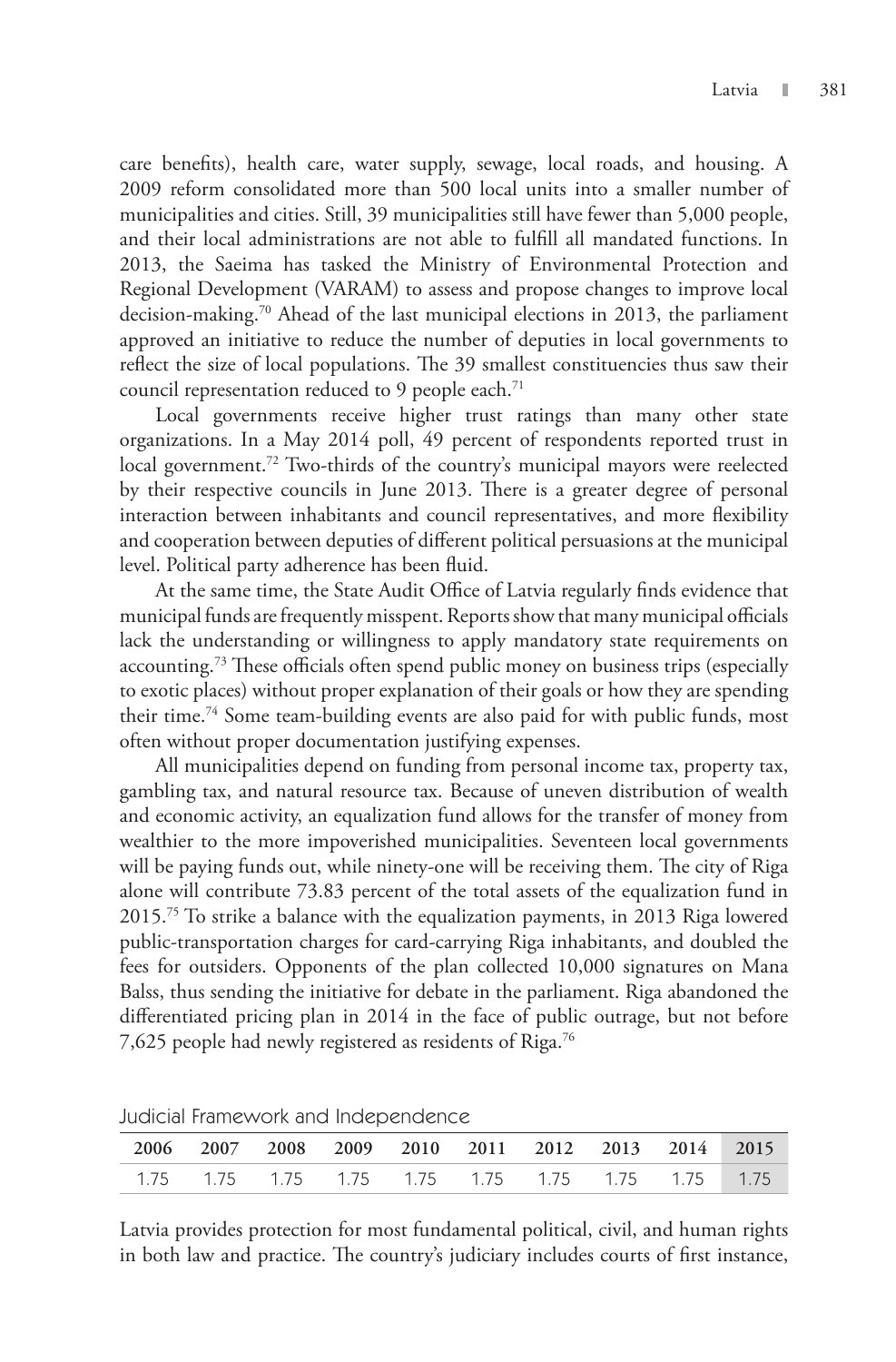regional courts, the Supreme Court, and the Constitutional Court. A Judicial Ethics Commission established in 2008 is responsible for reviewing suspected ethics violations and providing counsel to judges.77 In 2009, the Cabinet of Ministers adopted regulations requiring a rigorous selection procedure for first-time candidates for judicial posts.

A new system for assessing judges' performance came into force in 2013. An evaluation of the system's first year, published in May 2014, demonstrated some room for improvement in the methodology of assessments; during the first year, 165 judges received generally positive evaluations, while only 2 received poor marks.<sup>78</sup> The new system is aimed at increasing judges' qualifications and, ultimately, the quality of the sentences they pass.

The long duration of court processes and sentencing still remains the central problem of the judicial system at the end of 2014, though legal amendments adopted in 2013 appear to have accelerated some cases by reducing administrative burdens on judges.79 Extended sentencing is a violation of human rights and damages trust in the Latvian court system.

Latvian politicians respect judicial independence, although occasional disagreements between the executive and judicial powers occur. In 2013**,** Justice Minister Jānis Bordāns refused to approve a second term for Judge Sandra Strence as chairperson of the Riga Regional Court, and instead used his legal authority to appoint another judge to the position.<sup>80</sup>

The transparency of bankruptcy proceedings was a topic of much discussion and debate in 2014. In 2014, the parliament adopted legal amendments aimed at reducing corruption among insolvency administrators and accelerating insolvency procedures. Under the new legislation, which goes into effect in 2015, insolvency administrators have the legal status of public officials: they must disclose their full income and its sources, and they cannot serve as lawyers and insolvency administration simultaneously. The period for insolvency procedures for smaller and less complex cases will be shortened, as well. Perhaps most significantly, board members will be financially liable for their companies' tax debts.<sup>81</sup>

Lawmakers also discussed the related problem of corporate raids—lawful or unlawful grabs of companies or their assets, which have become a more visible problem in Latvia since the economy nearly collapsed in 2009. The need to address the issue is championed by financial institutions like Norvik Bank, which says that it has been "swindled" by "one of the biggest financial machinations in the history of Latvia" that should be unacceptable "in any democratic state."82

Throughout 2014, Latvian citizens and politicians demanded a wide-ranging and transparent investigation into the deadly collapse of a supermarket roof in Zolitūde in late 2013. After the October elections, the Saeima established its own committee to investigate the tragedy, one of the worst in modern Latvian history. However, the state's investigation was still only in its pre-court investigative stage at year's end.

The court system's reputation is sometimes compromised by allegations of corruption and unethical behavior by judges. In September, the Corruption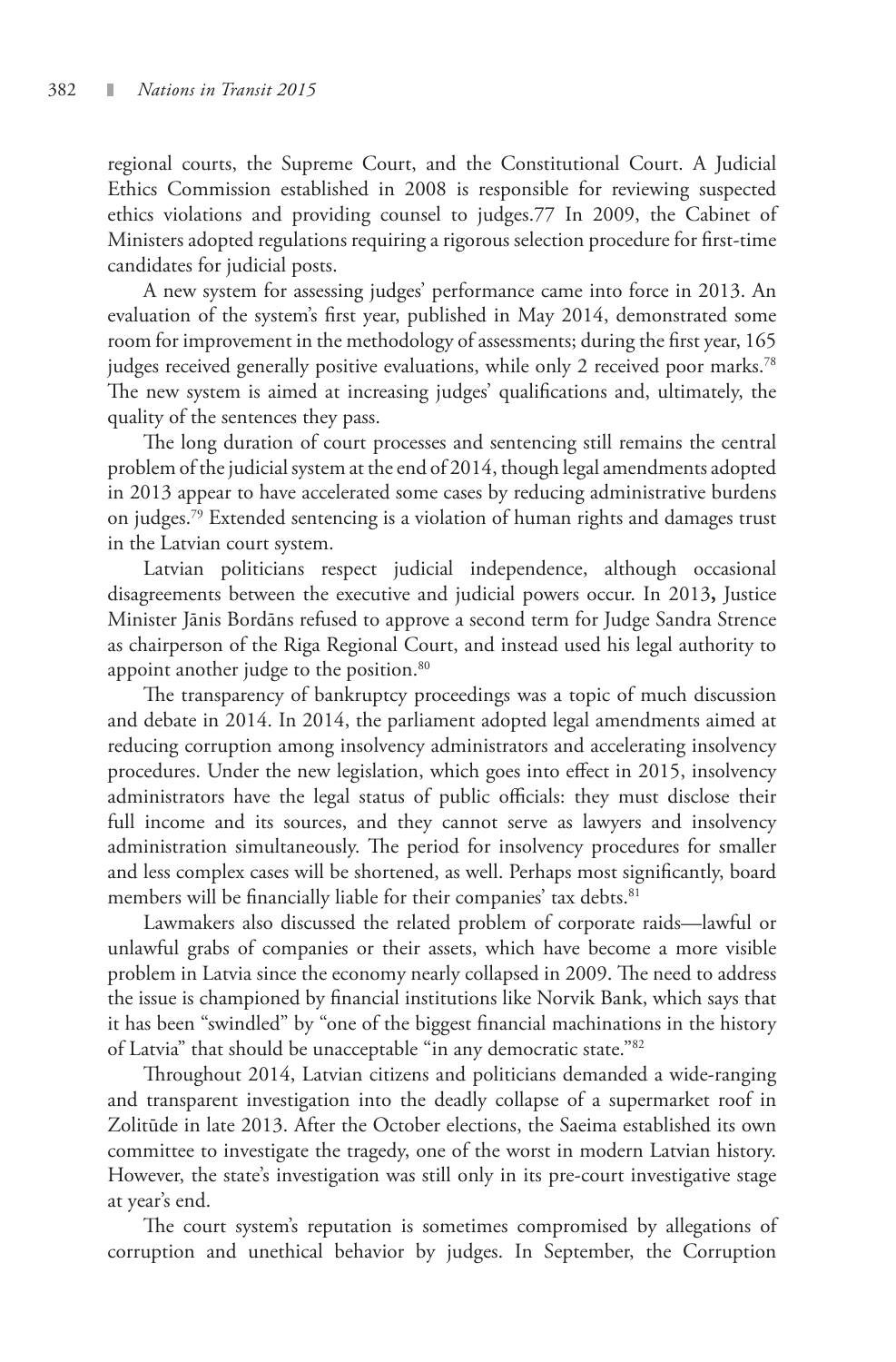Prevention and Combating Bureau (KNAB) initiated a case against Jūrmala City Court Judge Tatjana Bormane for suspected falsification of documents. In November, KNAB detained Riga District Court Judge Iveta Bērziņa as a suspect in a criminal investigation, the details of which were not public at year's end.<sup>83</sup>

Abuse in Latvian detention and prison facilities remains a concern. A report by the Council of Europe's Committee Against Torture (CAT) following its 2011 visit to Latvia found that violence among prisoners was a problem in all of the visited prison facilities, and that many inmates were denied proper health care.<sup>84</sup> In November 2014, the government finally agreed to start construction of the first new prison in Liepāja, Latvia's third-largest city. Construction is expected to cost \$95.3 million and conclude in 2018.85

Latvia's current human rights ombudsman, Juris Jansons, kept the public profile of the office high in 2014, advocating for accelerated reform of the child welfare system,<sup>86</sup> timelier court processes, improved pre-trial investigations, and pension reform, among other issues. When the government proposed to limit the health care services available to people engaged in tax-evasion schemes, Jansons criticized the proposal as unconstitutional. 87

Corruption

|  |  |  | 2006 2007 2008 2009 2010 2011 2012 2013 2014 2015 |  |  |
|--|--|--|---------------------------------------------------|--|--|
|  |  |  | 3.25 3.00 3.00 3.25 3.25 3.50 3.25 3.25 3.25 3.25 |  |  |

In Transparency International's 2013 Global Corruption Barometer, 68 percent of Latvian respondents described political parties as corrupt or extremely corrupt and 63 percent viewed public servants and civil officials in the same light.<sup>88</sup> Some 29.5 percent of respondents to a survey commissioned by KNAB in April 2014 admitted at least some willingness to bribe a public official, an improvement over the 39.4 percent who said this in 2007.<sup>89</sup>

Latvia has seen a gradual reduction of so-called administrative corruption as well as improvements within its business environment. The World Bank's Doing Business assessment, released in October 2014, ranked Latvia 23<sup>rd</sup> of 189 countries and territories—up one spot from 2013—and showed progress on several indicators.90

In recognition of the country's strong anticorruption legal framework, in 2014 Latvia was allowed to join the Anti-bribery Convention of the Organization for Economic Cooperation and Development (OECD).<sup>91</sup> However, some gaps in anticorruption legislation remain, particularly where lobbying transparency and whistleblower protections are concerned. Since 2012, KNAB has championed the introduction of legislation that would require public institutions to disclose information about lobbyists online, $92$  but so far public institutions have not reached agreement on the definition of a "lobbyist." In February 2014, government and political party leadership returned yet another "unsatisfactory" draft of the law to KNAB for further elaboration.<sup>93</sup> Labor law prohibits retaliation against employees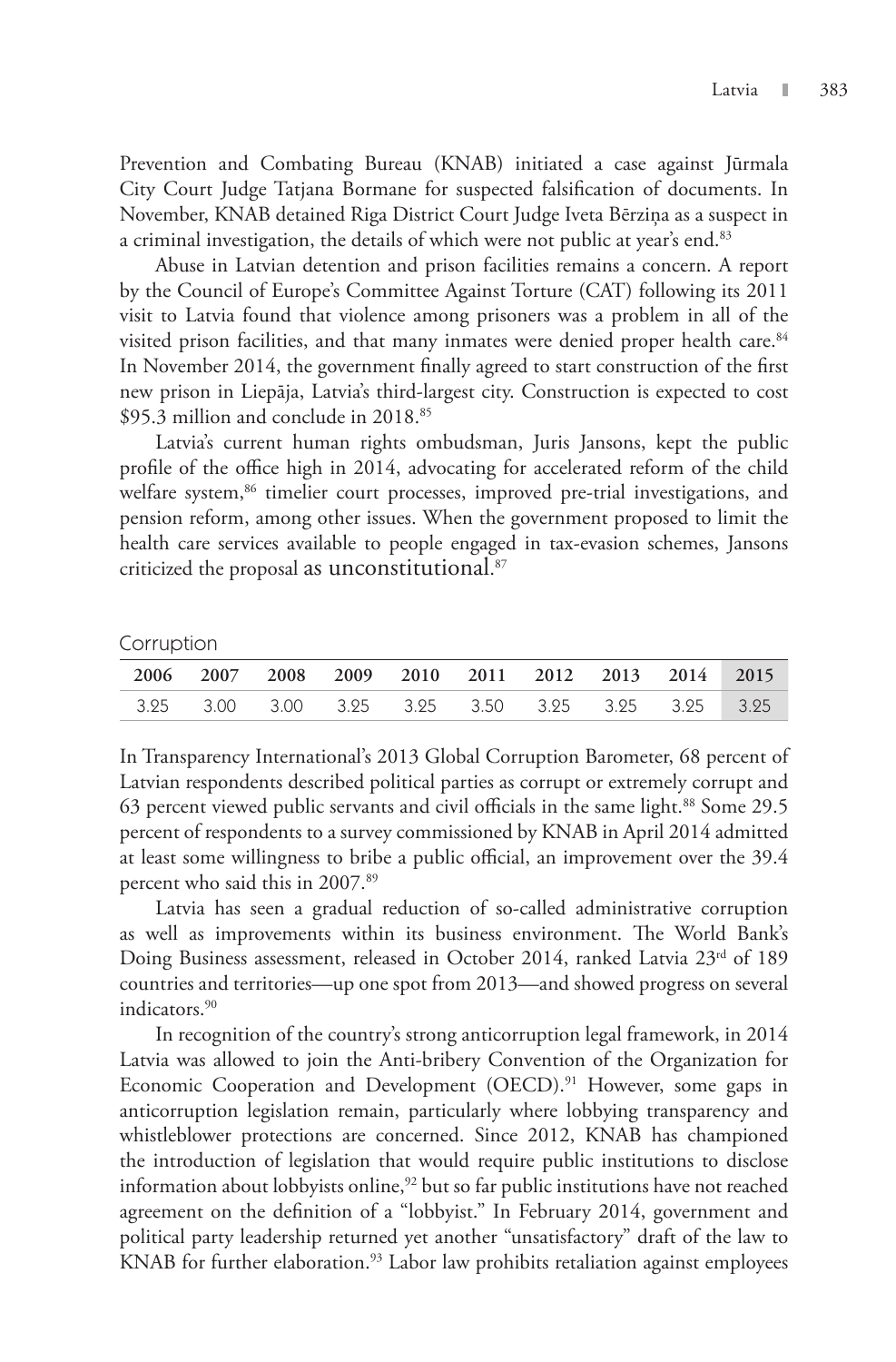who report administrative or criminal violations to competent bodies, but a victimized whistleblower currently can only seek compensation through lengthy court procedures and carries the burden of proof against defamation charges. In September 2014, a long-awaited working group on whistleblower legislation was formed under the auspices of the prime minister of Latvia, with NGO participation.<sup>94</sup>

In August 2013, the government approved amendments to the State Civil Service Law to ensure a more centralized, impartial, and merit-based selection of heads of public bodies.<sup>95</sup> Amendments that came into effect in June 2014 also give a candidate the right to know why he or she was not hired for a particular post and to appeal the decision before the relevant institution. A new accounting system introduced in January 2014 requires public servants to provide detailed hourly information on their activities—a stipulation that some consider overzealous.

KNAB—an independent public administration institution under the supervision of the Cabinet of Ministers—has a strong record of investigating official corruption and remains the driver of Latvia's anti-graft efforts. In recent years, internal politics have prompted some experienced investigators to leave the agency and an ongoing conflict between KNAB director Jaroslavs Streļčenoks and former deputy director Juta Strīķe has damaged the organization's public image.<sup>96</sup> Nevertheless, KNAB remained an active and powerful force throughout 2014. In January, it sent materials to the attorney general's office that prompted an alleged bribery investigation against 5 officials from the Riga municipality transportation department and 13 private individuals.<sup>97</sup> KNAB also charged two detectives from the Economic Crime Fighting Unit in February 2014 of leaking state secrets and violating the law on movement of strategic goods in return for a bribe.<sup>98</sup> Two judges (see Judicial Framework and Independence section) also came under criminal investigation in 2104 due to KNAB's work. At year's end, there were unconfirmed reports that several more judges were under investigation on corruption charges.

The length of court proceedings in complicated criminal matters hampers Latvia's fight against corruption; few prominent corruption cases have reached final court decisions. A suspected fraud scheme concerning digitalization of television in Latvia has remained in the court of first instance since 2007.<sup>99</sup> In February 2014, the court finally concluded its investigations so that hearings could begin; they were ongoing at year's end.<sup>100</sup> A corruption case against Ventspils mayor Lembergs has been in the court of first instance since 2008. A case of suspected bribery at the University Children's Hospital has been pending in the court of first instance since 2010. The defendants hope that the courts will apply Section 49.1 of the Latvia's criminal law, which allows for milder sentences when the right to justice in reasonable time has been violated.101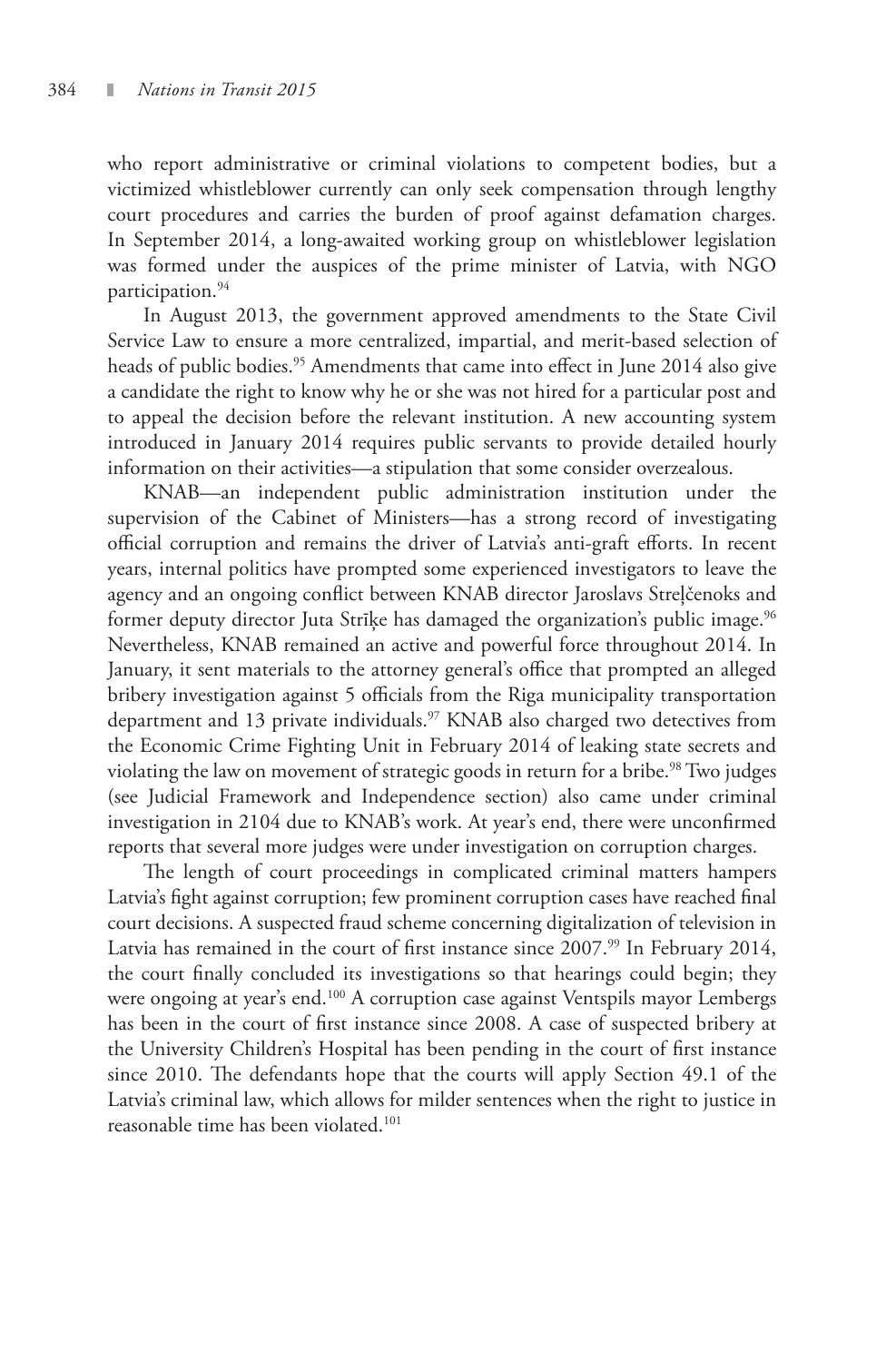### **Nuthors: Kärlis Bukovskis and Andris Sprüds**

*Kārlis Bukovskis is a deputy director and researcher at the Latvian Institute of International Affairs (LIIA) in Riga. Andris Sprūds is the director of LIIA and a professor at Riga Stradins University.*

<sup>1</sup> "Vidējā darba samaksa latos pārsniegusi pirmskrīzes līmeni" [Average Wage in Lats has Exceeded pre-Crisis level], LETA/Delfi.lv, 14 July 2013, http://www.delfi.lv/news/national/ politics/videja-darba-samaksa-latos-parsniegusi-pirmskrizes-limeni.d?id=43480821; Swedbank Latvia, "Strādājošo vidējā pirktspēja pārsniegusi pirmskrīzes līmeni" [The average purchasing power of workers has exceeded the pre-crisis level], news release, 1 December 2014, https://www.swedbank.lv/eksperta\_komentari/01.12.14/; and the Central Statistical Bureau of Latvia (CSB), "Wages and salaries show stable annual growth" for 3rd quarter of 2014, 1 December 2014, http://www.csb.gov.lv/en/notikumi/wages-and-salaries-showstable-annual-growth-39490.html.

<sup>2</sup> CSB, "Vidējais patēriņa cenu līmenis gada laikā palielinājās par 0,7%" [The average level of consumer prices during the year increased by 0.7 percent], 10 November 2014, http://www. csb.gov.lv/notikumi/videjais-paterina-cenu-limenis-gada-laika-palielinajas-par-07-39451. html.

<sup>3</sup> "Apstiprināta jaunā valdība Laimdotas Straujumas vadībā" [Approved the new government under management of Laimdota Laimdota], LV portals, 22 January 2014, http://m.lvportals. lv/visi/galerijas/955-apstiprinata-jauna-valdiba-laimdotas-straujumas-vadiba/.

<sup>4</sup> European Parliament (EP), "Results of the 2014 European Parliamentary Elections," 22 September 2014, http://www.europarl.europa.eu/elections2014-results/en/country-resultslv-2014.html.

<sup>5</sup> "Šogad Krievijas bruņoto spēku lidmašīnas un kuģi Latvijai pietuvojušies vairāk nekā 250 reizes" [This year, the Russian military planes and ships have approached Latvia more than 250 times], LETA/Tvnet.lv, 1 December 2014, http://www.tvnet.lv/zinas/latvija/537513 sogad\_krievijas\_brunoto\_speku\_lidmasinas\_un\_kugi\_latvijai\_pietuvojusies\_vairak\_neka\_ 250\_reizes.

<sup>6</sup> "Puse Latvijas iedzīvotāju atbalsta NATO militārās klātbūtnes pastiprināšanu" [Half of Latvian citizens support the NATO military presence in the reinforcement], Aprinķis.lv, 18 March 2014, http://www.aprinkis.lv/babites-novads-zinas/latvija/item/16700-puse-latvijasiedzivotaju-atbalsta-nato-militaras-klatbutnes-pastiprinasanu#.

<sup>7</sup> "Budžeta komisija apstiprina aizsardzības finansējuma pieauguma grafiku" [Budgetary Commission approves defense funding growth schedule], Lsm.lv, July 2014, http://www. lsm.lv/lv/raksts/latvija/zinas/budzheta-komisija-apstiprina-aizsardziibas-finansejumapieauguma.a90189/.

<sup>8</sup> Saeima of the Republic of Latvia, "Saeima ierobežo uzturēšanās atļauju izsniegšanu" [Saeima limits the issuance of residence permits], news release, 31 October 2014, http://saeima. lv/lv/aktualitates/saeimas-zinas/21465-saeima-ierobezo-uzturesanas-atlauju-izsniegsanu; and "Saeima neatteiks uzturēšanās atļaujas Krievijas pilsoņiem" [Saeima will not refuse a residence permit Russian citizens], *Neatkarīgā Rīta Avīze*, 11 September 2014, http://nra.lv/ politika/124957-saeima-neatteiks-uzturesanas-atlaujas-krievijas-pilsoniem.htm.

<sup>9</sup> Latvian Office of Citizenship and Migration Affairs (PLMP), "Latvijas iedzīvotāju sadalījums pēc valstiskās piederības" [Latvia's Population by citizenship], July 2014, http://www.pmlp.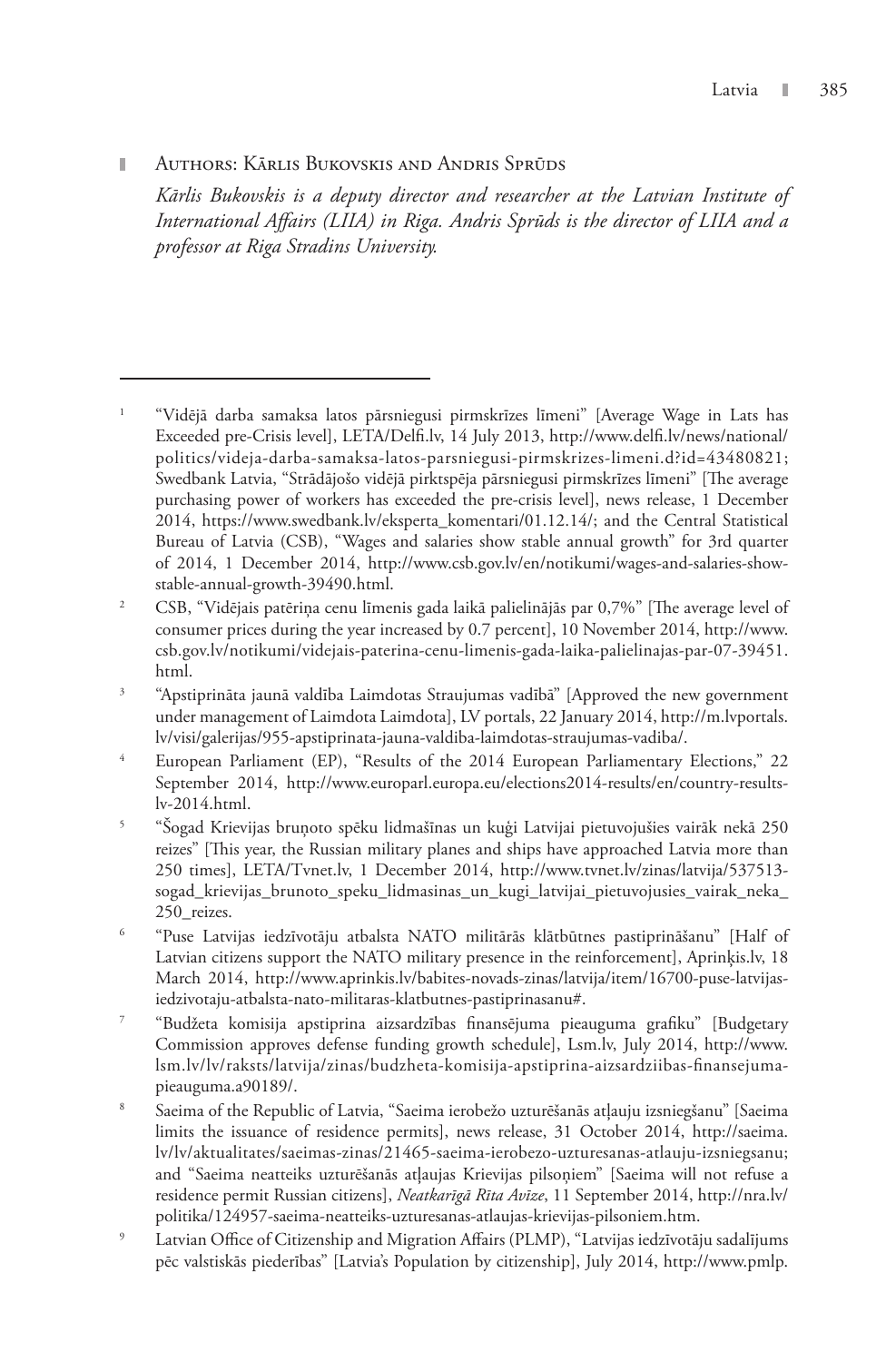gov.lv/lv/assets/images/statistika/iedzivotajupercent20reg.statistikapercent2001072014/ ISVP\_Latvija\_pec\_VPD.pdf.

- <sup>10</sup> Under the 2013 amendments to Latvia's citizenship laws, pupils who have gone through more than half of the basic educational program in the Latvian language are exempt from all naturalization examinations.
- <sup>11</sup> Between 1995 and December 2014, 142,219 individuals acquired Latvian citizenship. See PLMP, Statistics on Naturalization, December 2014, http://www.pmlp.gov.lv/lv/sakums/ statistika/naturalizacija.html.
- <sup>12</sup> "Latvian Non-Citizens' Congress Elections Take Place in Latvia to Give Voice to 295,000 Stateless Residents," PRNewswire, 3 June 2013, http://www.prnewswire.com/news-releases/ latvian-non-citizens-congress-elections-take-place-in-latvia-to-give-voice-to-295000 stateless-residents-209950741.html
- <sup>13</sup> "Mayor of Latvian Capital Tries to Bridge Old Divide," *The New York Times*, 12 December 2014, http://www.nytimes.com/2014/12/13/world/europe/nils-usakovs-mayor-of-riga-aimsto-move-beyond-ethnic-politics.html?\_r=0.
- 14 "'Saskaņa' pieļauj atteikšanos no līguma ar 'Vienoto Krieviju'" ["Harmony" contemplates abandoning the contract with the "United Russia"], Lsm.lv, 5 October 2014, http://www. lsm.lv/lv/raksts/latvija/zinas/saskanja-pieljauj-atteikshanos-no-liiguma-ar-vienoto-krieviju. a101291/.
- <sup>15</sup> "Eiroparlamenta prezidents: Ušakovs ir cerība Latvijai un es viņu atbalstu" [President of European Parliament: Ushakov is Latvia's hope and I support him], Puaro.lv, 18 September 2014, http://www.puaro.lv/lv/puaro/eiroparlamenta-prezidents-usakovs-ir-ceriba-latvijai-unes-vinu-atbalstu.
- <sup>16</sup> "Sevi par Latvijas patriotiem uzskata 64% nelatviešu" [64 percent of non-Latvians consider themselves Latvian patriots], LETA/Tvnet.lv, 26 August 2014, http://www.tvnet.lv/zinas/ latvija/523871-sevi\_par\_latvijas\_patriotiem\_uzskata\_64\_nelatviesu.
- <sup>17</sup> "Visvairāk Latvijas ekonomiski aktīvie iedzīvotāji uzticas policijai, baznīcai un pašvaldībai" [Most of economically active Latvian residents trust the police, the church, and local government], TNS.lv, 15 May 2014, http://www.tns.lv/?lang=lv&fullarticle=true&categor y=showuid&id=4545.
- <sup>18</sup> "Galīgajā lasījumā pieņem Satversmes preambulu" [Constitutional preamble adopted in the final reading], LETA/Tvnet.lv, 19 June 2014, http://www.tvnet.lv/zinas/latvija/515102 galigaja\_lasijuma\_pienem\_satversmes\_preambulu.
- <sup>19</sup> "Latvia, as a democratic, rule of law respecting, socially responsible, and national country, is based on dignity and freedom, recognizes and protects the fundamental rights of all people and respects ethnic minorities. (…) Latvia, recognizing its equality in the international community, secures its national interests and promotes the unity of Europe, and sustainable and democratic development of the world," states the preamble. See "Latvijas Republikas Satversme" [The Constitution of the Republic of Latvia], http://likumi.lv/doc.php?id=57980.
- 20 "Dombrovska krīzes stratēģija atmaksājās ne tikai ekonomikā, uzskata Oslunds" [Dombrovskis crisis strategy succeeded not only in economics, claims Aslund], Delfi.lv, 30 September 2013, http://www.delfi.lv/bizness/biznesa\_vide/dombrovska-krizes-strategija-atmaksajas-ne-tikaiekonomika-uzskata-oslunds.d?id=43696223.
- 21 Ministry of Finance of the Republic of Latvia, "MK apstiprina nākamā gada precizēto Latvijas Vispārējās valdības budžeta plāna projektu" [Cabinet approves next year's updated Latvian General Government Budget Plan], 24 November 2014, http://www.fm.gov.lv/ lv/aktualitates/jaunumi/budzets/49366-mk-apstiprina-nakama-gada-precizeto-latvijasvisparejas-valdibas-budzeta-plana-projektu.
- <sup>22</sup> World Bank Group, "Latvia" in *Doing Business 2015* (Washington, DC: World Bank Group, 2015), http://www.doingbusiness.org/data/exploreeconomies/latvia/.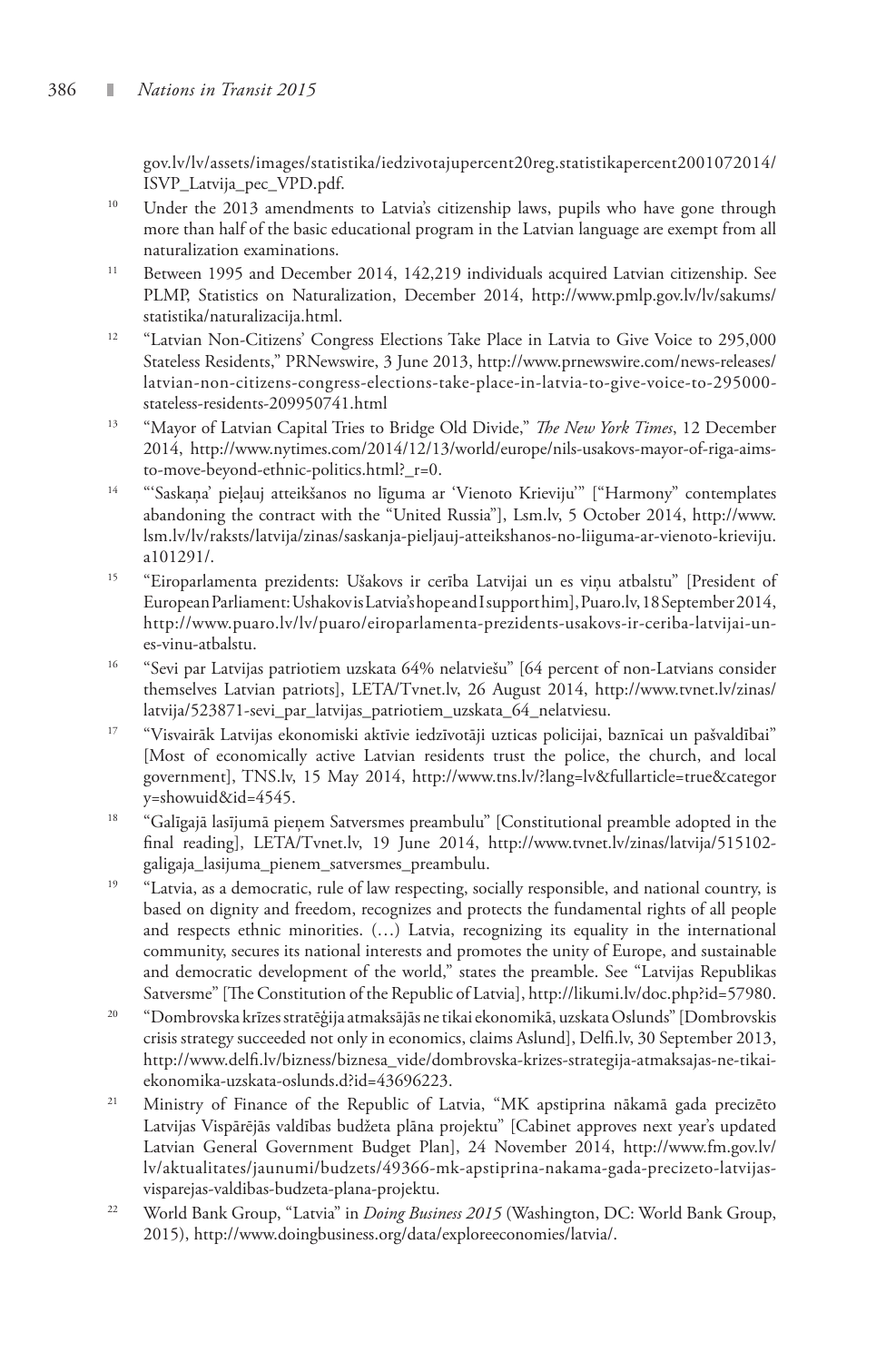- <sup>23</sup> CSB, "19.4 percent of Latvia's population was at poverty risk in 2012," news release, 4 February 2014, http://www.csb.gov.lv/notikumi/nabadzibas-riskam-paklauts-katrs-piektaislatvijas-iedzivotajs-39575.html.
- <sup>24</sup> "Pasaules uzskats: Pašnovērtējums un Realitāte 2014" [Worldview: Self-evaluation and reality 2014], Populares Latvija, February 2013, http://media.wix.com/ugd/5e1eac\_93c37f75402c 4d3f8ac0c38a8178285b.pdf
- 25 Politisko organizāciju (partiju) finansēšanas likums [The Law on Financing of Political Organizations (Parties)], http://likumi.lv/doc.php?id=36189.
- <sup>26</sup> Media reported that the Latvia from the Heart campaign had spent an estimated  $€56,000$ for each parliamentary seat it won, more than any other party. "Visvairāk deputāta mandāta iegūšanai tērējusi Sudrabas partija" [Sudraba's party spends the most to get a mandate], LETA/Tvnet.lv, 8 October 2014, http://www.tvnet.lv/zinas/latvija/530031-visvairak\_ deputata\_mandata\_iegusanai\_terejusi\_sudrabas\_partija.
- <sup>27</sup> "Kāpēc Augstākā tiesa Zaka balsu pirkšanas lietā pieņēma tādu spriedumu, kādu tā pieņēma?" [Why did the Supreme Court in Zaķis adopt the judgment it did on vote buying?], Pietiek, 8 December 2014, http://www.pietiek.com/raksti/kapec\_augstaka\_tiesa\_zaka\_balsu\_pirksa nas\_lieta\_pienema\_tadu\_spriedumu,\_kadu\_ta\_pienema.
- 28 "Tiesa konstatē atsevišķas pretlikumības 12. Saeimas vēlēšanās Latgalē; rezultātus neatceļ" [The Court finds few illegalities in 12<sup>th</sup> Saeima elections in Latgale; Will not invalidate the results], Delfi.lv, 31 October 2014, http://www.delfi.lv/news/national/politics/tiesa-konstateatseviskas-pretlikumibas-12saeimas-velesanas-latgale-rezultatus-neatcel.d?id=45163746; and "DP liecības par balsu pirkšanu Latgalē sniegušas ne vairāk kā piecas personas" [Evidence of vote buying in Latgale to Security Police was not provided by more than five persons], LETA/ Delfi.lv, 29 October 2014, http://www.delfi.lv/news/national/politics/dp-liecibas-par-balsupirksanu-latgale-sniegusas-ne-vairak-ka-piecas-personas.d?id=45158642.
- 29 "Junkurs atsakās no deputāta mandāta, Saeimā iekļūs Āboltiņa" [Junkurs renounces mandate, Āboltiņa will enter the parliament], LETA/Delfi.lv, 28 October 2014, http://www.delfi. lv/news/national/politics/junkurs-atsakas-no-deputata-mandata-saeima-ieklus-aboltinaplkst1010.d?id=45150812.
- 30 "Ušakovs: 'Saskaņai' EP vēlēšanās jāiegūst vismaz trīs vietas" [Ušakovs: "Harmony" must obtain at least three places in the EP elections], Puaro.lv, 9 November 2013, http://www. puaro.lv/lv/puaro/usakovs-saskanai-ep-velesanas-jaiegust-vismaz-tris-vietas.
- 31 Central Election Commission of Latvia (CVK), "Eiropas Parlamenta vēlēšanas 2014" [European Parliament elections 2014], 2 June 2014, http://cvk.lv/pub/public/30666.html.
- <sup>32</sup> CVK, "12. Saeimas vēlēšanas" [Elections of the 12<sup>th</sup> Saeima], 20 October 2014, http:// sv2014.cvk.lv/.
- <sup>33</sup> Constitution of the Republic of Latvia, Sections 102 and 108.
- 34 Cabinet of Ministers of the Republic of Latvia, "Biedrības *Latvijas Pilsoniskā alianse* priekšlikumi Latvijas fonda izveidei biedrību un nodibinājumu atbalstam" [Proposal of the Latvian Civic Alliance for a Latvian fund to support associations and foundations], 1 April 2014, http://www.mk.gov.lv/sites/default/files/editor/elpa\_zinojums\_latvijas\_nvo\_ fonds\_01.04.2014.pdf; and Latvian Civic Alliance, "Pārskats par NVO sector Latvijā 2013" [Review of the NGO Sector in Latvia 2013] (Riga: Latvian Civil Alliance, 2013), http:// providus.lv/article\_files/2718/original/Petijums\_Parskats\_par\_NVO\_sektoru\_LV\_2013-1. pdf?1415008066.
- 35 USAID, *2012 CSO Sustainability Index*, 118.
- <sup>36</sup> Cabinet of Ministers of the Republic of Latvia, "National Tripartite Cooperation Council Meeting Protocol," 25 April 2013, http://www.mk.gov.lv/lv/mp/vaditas-padomes/ntsp/ NTSPsedes/ntsp-25042012/.
- 37 Sabiedriskā labuma organizāciju likums [Law on Public Benefit Organizations], Section 3, http://likumi.lv/doc.php?id=90822.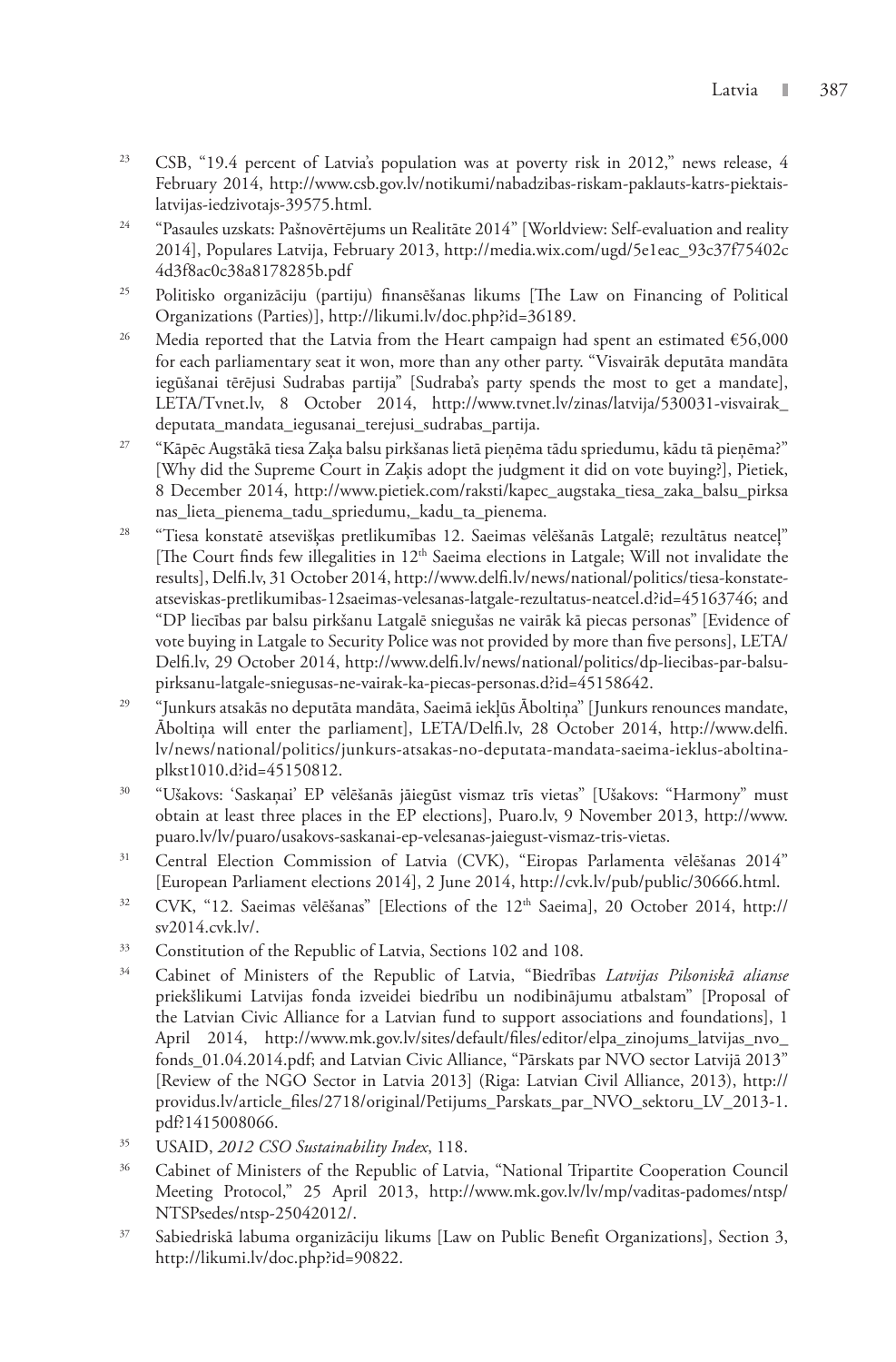- 38 Latvian State Revenue Service (VID), "Valsts ieņēmumu dienesta 2014.gada publiskais pārskats" [State Revenue Service 2014 Public Report] (Riga: VID, 2015), https://www.vid. gov.lv/getfile.aspx?sid=4607.
- <sup>39</sup> Kristaps Petermanis, "Vienaldzības cena" [The price of indifference], Ir.lv, 13 March 2013, http://www.ir.lv/2013/3/13/vienaldzibas-cena.
- 40 "Sper soli tuvāk brīvprātīgo darba regulējuma sakārtošanai" [A step closer to getting volunteer regulation in order], Lsm.lv, 10 April 2014, http://www.lsm.lv/lv/raksts/latvija/zinas/spersoli-tuvak-briivpratiigo-darba-regulejuma-sakartoshanai.a82522/; and Free Trade Union Confederation of Latvia (LBAS), *Brīvprātīgā darba tiesiskais regulējums* [Legal regulation of voluntary work] (Riga: LBAS, 2013), 5, http://www.lbas.lv/upload/stuff/201302/ brivpratiga.darba.tiesiskais.regulejums\_n.mickevica\_31.01.2013.pdf.
- 41 "Biedrību un nodibinājumu likums" [Associations and Foundations Law], with amendments dated 17 February 2014, http://likumi.lv/doc.php?id=81050.
- <sup>42</sup> Ministry of Culture of the Republic of Latvia, "Establishment of a State financed NGO Fund," 24 September 2014, http://nvo.lv/site/attachments/29/09/2014/KM\_prezentacija\_ NVOfonds.pdf.
- 43 Cabinet of Ministers of the Republic of Latvia, *Noteikumu projekts "Kārtība, kādā valsts budžeta iestādes piešķir valsts budžeta finansējumu privātpersonām valsts pārvaldes uzdevumu veikšanai un uzrauga piešķirtā finansējuma izlietojumu"* [Draft Regulations "Procedure for the Award and Supervision by State Budget Entities of State Budget Funding to Private Persons for the Execution of Public Administration Tasks"], 19 September 2013, http://likumi.lv/ doc.php?id=267073.
- 44 Agnese Lešinska, "Kā atlasīt graudus no pelavām jeb kas ir sociālais uzņēmums?" [The nittygritty: what is a social enterprise?], Politika.lv, 9 September 2013, http://politika.lv/article/ ka-atlasit-graudus-no-pelavam-jeb-kas-ir-socialais-uznemums.
- 45 "Birokrātiju apkaros ar jaunajām tehnoloģijām" [Bureaucracy has been eliminated with the new technologies], *Latvijas Avīze*, 5 November 2013, http://m.la.lv/birokratiju-apkaros-arjaunajam-tehnologijam/.
- <sup>46</sup> The application's name ("Football") and advertising center around the idea that problems in public administration can be like soccer balls, kicked from person to person but never properly addressed. "Futbols valsts pārvaldē" [Soccer in Public Administration], Google Play, January 2015, https://play.google.com/store/apps/details?id=lv.cube.futbols&hl=lv.
- 47 Saeima of the Republic of Latvia, "Rules of Procedure of the Saeima," http://www.saeima.lv/ en/legislation/rules-of-procedure.
- 48 Mana Balss, "Atbalstītās iniciatīvas" [Supported Initiatives], https://manabalss.lv/page/progress.
- <sup>49</sup> Mana Balss, "Foundation for Public Participation," https://manabalss.lv/page/supporters.
- <sup>50</sup> Only 17 percent of eligible voters in the referendum voted in favor of the measure. Ministry of Foreign Affairs of the Republic of Latvia, "Basic facts about citizenship and language policy of Latvia and some sensitive history-related issues," 13 March 2015, http://www.mfa. gov.lv/en/policy/society-integration/citizenship-in-latvia/citizenship-policy-in-latvia/basicfacts-about-citizenship-and-language-policy-of-latvia-and-some-sensitive-history-relatedissues.
- 51 "Ceturtdien trešo reizi piketēs pret latviešu valodas apjoma palielināšanu krievu skolās" [On Thursday, a third picket against increase in the volume of the Latvian language in Russian schools], LETA/Delfi.lv, 17 March 2014, http://www.delfi.lv/news/national/ politics/ceturtdien-treso-reizi-piketes-pret-latviesu-valodas-apjoma-palielinasanu-krievuskolas.d?id=44310447.
- 52 "Šogad par nepietiekamām valsts valodas prasmēm sodīti 55 skolotāji" [55 teachers punished this year for insufficient state language skills], Nra.lv, 9 November 2014, http://nra.lv/ latvija/izglitiba-karjera/128620-sogad-par-nepietiekamam-valsts-valodas-prasmem-soditi-55-skolotaji.htm.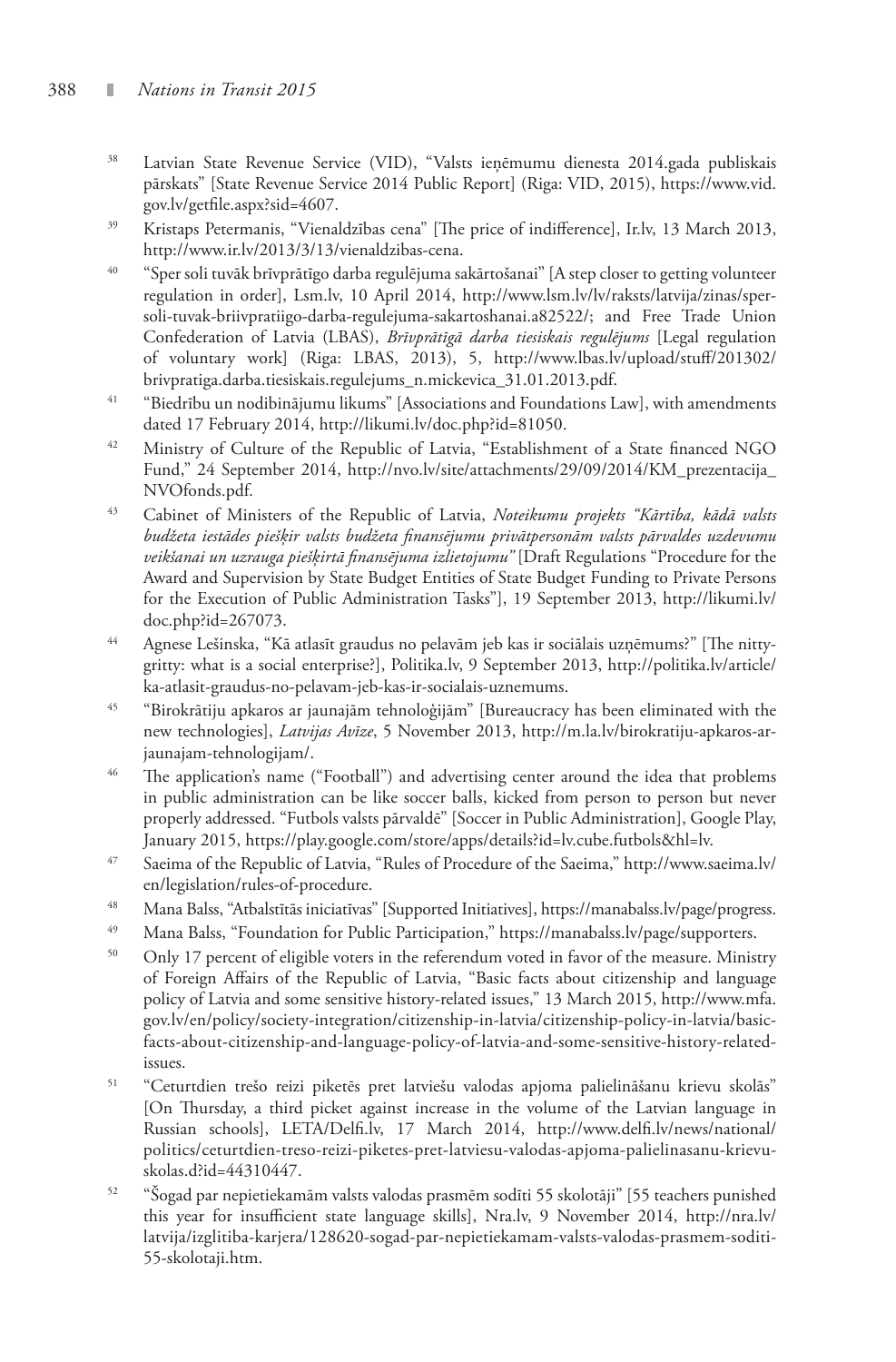- 53 "Krīgers: Pedagogu protests bija pārliecinošs; piketi jāturpina" [Krīgers: Teachers protest was convincing; pickets continue], LETA/Tvnet.lv, 12 December 2014, http://www.tvnet.lv/ zinas/latvija/539410-krigers\_pedagogu\_protests\_bija\_parliecinoss\_piketi\_jaturpina.
- 54 World Economic Forum (WEF), "Rankings" in Global Gender Gap 2014 (Geneva: WEF, January 2015), http://reports.weforum.org/global-gender-gap-report-2014/rankings/.
- <sup>55</sup> Saeima of the Republic of Latvia, "12<sup>th</sup> Saeima: statistics by gender," http://titania.saeima. lv/Personal/Deputati/Saeima12\_DepWeb\_Public.nsf/fStatistics?readform&type=4&lang=L V&count=1000.
- 56 Anda Rožukalne, "Klusuma spirālē—pētnieciskās žurnālistikas dziļbumba" [Spiral of silence: the investigative journalism bomb], Lsm.lv, 29 October 2014, http://www.lsm.lv/lv/raksts/ arpus-etera/anda-rozhukalne-klusuma-spirale-petnieciskas-zhurnalistikas-dzil.a104316/.
- 57 "Bezmaksas virszemes apraide RE:TV palielinājusi skatītāju loku" [The free over-the air broadcaster RE:TV has increased its viewership], Tvnet.lv, 29 April 2014, http://www.tvnet. lv/zinas/latvija/507843-bezmaksas\_virszemes\_apraide\_retv\_palielinajusi\_skatitaju\_loku.
- 58 "Mediju reklāmas tirgus pusgada apgrozījums sasniedz 36,2 miljonus eiro; kopumā stagnācija" [Media advertising market semi-annual turnover of €36.2 million; general stagnation], Nozare.lv/Financenet.tvnet.lv, 17 September 2014, http://financenet.tvnet. lv/zinas/527053-mediju\_reklamas\_tirgus\_pusgada\_apgrozijums\_sasniedz\_362\_miljonus\_ eiro\_kopuma\_stagnacija.
- 59 "Baltijas mediji nav atguvušies no krīzes; visveselīgākā vide—Igaunijā" [Baltic Media have not recovered from the crisis; healthiest environment is Estonia], LETA/Tvnet.lv, 12 November 2014, http://www.tvnet.lv/zinas/latvija/535005-baltijas\_mediji\_nav\_atguvusies\_no\_krizes\_ visveseligaka\_vide\_igaunija.
- 60 "LNT pagājušo gadu noslēdz ar 2,2 miljonu latu zaudējumiem" [LNT in the previous year ends with 2.2 million Lat losses], Financenet, 22 July 2013, http://financenet.tvnet.lv/ zinas/472189-lnt\_pagajuso\_gadu\_nosledz\_ar\_22\_miljonu\_latu\_zaudejumiem.
- <sup>61</sup> "TV3 and LNT switch to fee-based service in Latvia," The Baltic Course, 4 October 2013, http://www.baltic-course.com/eng/markets\_and\_companies/?doc=81585.
- 62 "Latvijas Radio un Televīziju apvienos piecos gados par 42 miljoniem" [Latvian Radio and Television will be merged within five years for 42 million], LETA/Tvnet.lv, 8 January 2013, http://www.tvnet.lv/zinas/latvija/449208-latvijas\_radio\_un\_televiziju\_apvienos\_piecos\_ gados\_par\_42\_miljoniem.
- 63 Electronic Mass Media Law of 28 July 2010. Official translation.
- 64 Latvian National Electronic Mass Media Council (NEPLP), "NEPLP nolemj ierobežot programmas 'Rossija RTR' retranslāciju Latvijā" [NEPLP decides to limit Rossiya RTR's retransmission in Latvia], news release, 3 April 2014, http://www.neplpadome.lv/lv/sakums/ padome/padomes-sedes/sedes-sadalas/neplp-nolemj-ierobezot-programmas-rossija-rtrretranslaciju-latvija.html.
- 65 NEPLP, "Country report—Latvia September 2014," 6 October 2014, http://neplpadome.lv/ en/home/news/country-report-%E2%80%93-latvia-july-2014.html.
- 66 "Uzliek 3600 eiro sodu PBK par atkārtotu tendenciozu Ukrainas notikumu atspoguļojumu" [PBK fined 3600 for repeatedly biased coverage of events in Ukraine], LETA/Tvnet.lv, 23 October 2014, http://www.tvnet.lv/zinas/latvija/532175-uzliek\_3600\_eiro\_sodu\_pbk\_par\_ atkartotu\_tendenciozu\_ukrainas\_notikumu\_atspogulojumu.
- 67 "Viedtālruņus lieto jau 38% Latvijas iedzīvotāju" [Smartphones are used already by 38 percent of Latvian residents], TNS Latvia, 21 November 2014, http://www.tns.lv/?lang=lv& fullarticle=true&category=showuid&id=4678.
- 68 "Internetu lieto jau 73%, viedtālruņus 19%, planšetdatorus 7% iedzīvotāju" [The internet is used by 73 percent, smartphones by 19 percent, and tablet PCs by 7 percent of the population], TNS Latvia, 30 May 2013, http://www.tns.lv/?lang=lv&fullarticle=true&cate gory=showuid&id=4224.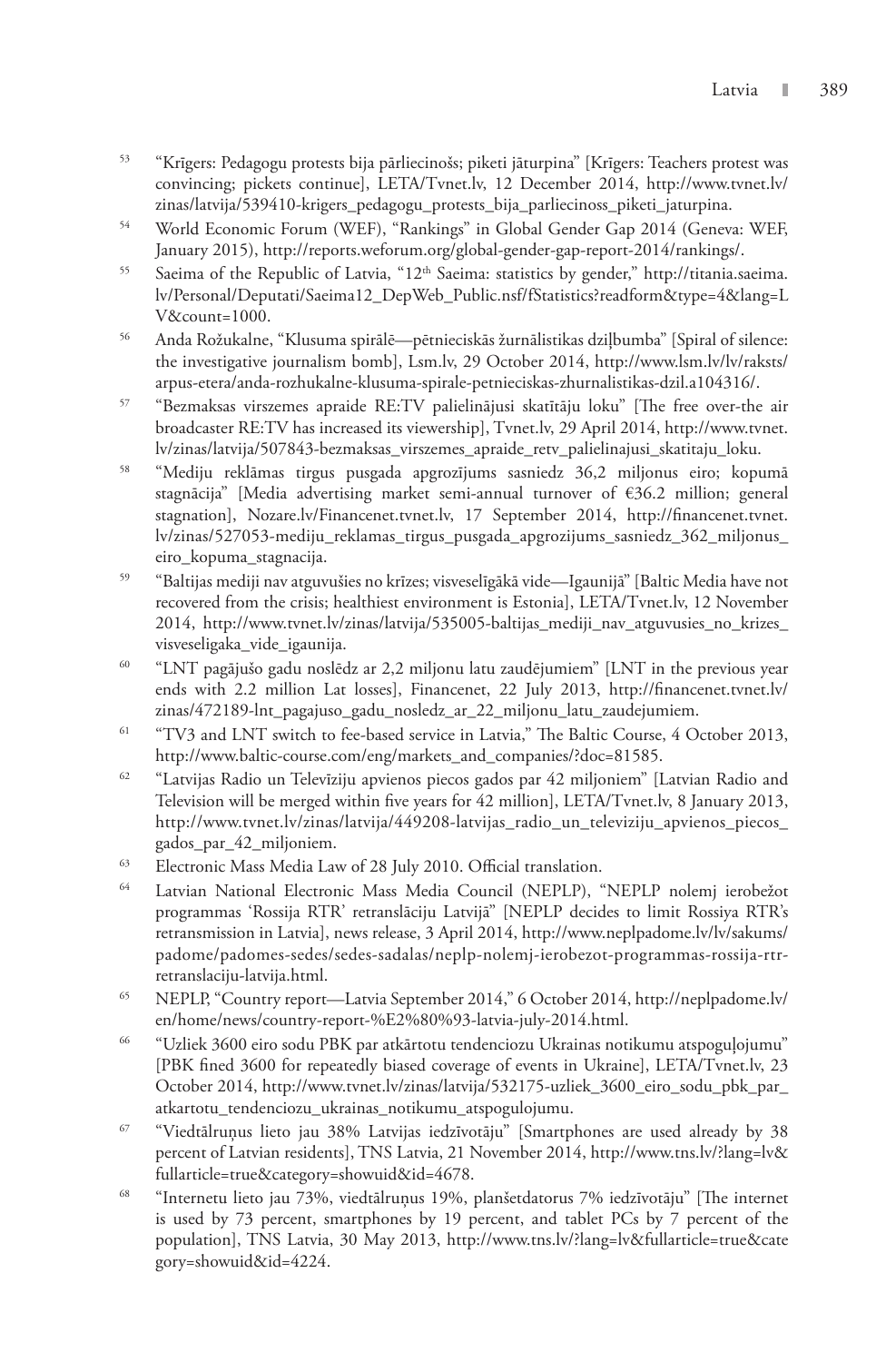- 69 "TVNET iegādājas interneta portālu Apollo" [TVNET buys internet portal Apollo], Tvnet. lv, 28 March 2014, http://www.tvnet.lv/zinas/latvija/503486-tvnet\_iegadajas\_interneta\_ portalu\_apollo.
- 70 Lolita Čigāne, "Mērķis-rīcībspējīgas pašvaldības" [The goal- decision capable municipalities], Delfi.lv, 31 January 2013, http://www.delfi.lv/news/comment/comment/lolita-ciganemerkis-ricibspejigas-pasvaldibas.d?id=43016422.
- 71 Central Electoral Commission, "Zināms pašvaldībās ievēlamais deputātu skaits 1.junija vēlēšanās" [The number of deputies to be elected in local governments for the 1 June elections is known], http://cvk.lv/pub/public/30521.html.
- 72 Visvairāk Latvijas ekonomiski aktīvie iedzīvotāji uzticas policijai, baznīcai un pašvaldībai [Economically active Latvian residents trust the police, the church and the local government the most], TNS Latvia, 15 May 2014, http://www.tns.lv/?lang=lv&fullarticle=true&categor y=showuid&id=4545.
- 73 State Audit Office of Latvia, "Pašvaldībās 'klibo' grāmatvedība un nav iekšējās kontroles" [Municipalities' accounts "lame" and there is no internal control], 2 October 2014, http:// www.lrvk.gov.lv/pasvaldibas-klibo-gramatvediba-un-nav-ieksejas-kontroles/.
- 74 "Ogres mērs: komandējumi ierēdņiem ir kā atvaļinājumi" [Mayor of Ogre: Business trips are like vacations for officials], LTV/Tvnet.lv, 11 October 2014, http://www.tvnet.lv/zinas/ latvija/482264-ogres\_mers\_komandejumi\_ieredniem\_ir\_ka\_atvalinajumi.
- 75 "Pašvaldību finanšu izlīdzināšanas fonda iemaksas 16 pašvaldībām, dotācijas-92" [Sixteen will pay into the municipality equalization fund, 92 will be subsidized], Financenet, 17 October 2013, http://financenet.tvnet.lv/zinas/482931-pasvaldibu\_finansu\_izlidzinasanas\_ fonda\_iemaksas\_16\_pasvaldibam\_dotacijas\_92; and Latvian Association of Local and Regional Governments, "Pašvaldību budžets 2015.gadā" [Municipalities' budgets in 2015], 16 December 2014, http://www.lps.lv/images/resources/file/Maija%20M%C4%81jaslapai/ PrezentacijaKomiteja1612.pdf.
- 76 "Ar 'Rīdzinieka kartēm' Rīgas domei izdevies pievilināt 7625 jaunus iedzīvotājus" [With the "City cards" Riga City Council managed to attract 7625 new residents], Tvnet.lv, 3 November 2014, http://www.tvnet.lv/zinas/latvija/533586-ar\_ridzinieka\_kartem\_rigas\_ domei\_izdevies\_pievilinat\_7625\_jaunus\_iedzivotajus.
- 77 "Tiesnešu ētikas komisija" [Judicial Ethics Commission], Tiesas.lv, http://www.tiesas.lv/ tiesnesu-etikas-komisija.
- 78 "Aizvadīts tiesnešu profesionālās darbības novērtēšanas sistēmas pirmais gads" [The first year of the judges' professional performance evaluation system], Jurista Vārds, 20 May 2014, http://www.juristavards.lv/zinas/264478-aizvadits-tiesnesu-profesionalas-darbibasnovertesanas-sistemas-pirmais-gads/.
- 79 Mudīte Luksa, "Latvijas tiesu sistēmas reformas pirmais pusgads" [The first semester of Latvian judicial system reforms], Latvijas Vēstneša portāls, 20 February 2014, http://www. lvportals.lv/visi/likumi-prakse/261045-latvijas-tiesu-sistemas-reformas-pirmais-pusgads/.
- 80 "Bordāns: Strence nav panākusi Rīgas apgabaltiesas darba uzlabošanos" [Bordāns: Strence has not achieved improvement of performance of Riga regional court], Delfi.lv, 18 July 2013, http://www.delfi.lv/news/national/politics/bordans-strence-nav-panakusi-rigas-apgabal tiesas-darba-uzlabosanos.d?id=43492965; and "Bordāns ieceļ Vilsoni Rīgas apgabaltiesas priekšsēdētājas amatā" [Bordāns appointed chairman of the Riga Regional office], Tvnet.lv, 27 December 2013, http://www.tvnet.lv/zinas/latvija/491585-bordans\_iecel\_vilsoni\_rigas\_ apgabaltiesas\_priekssedetajas\_amata.
- 81 Dace Zandfelde, "Valdes locekļu atbildība par nodokļu parādiem" [Board members responsible for the tax debts], Latvijas Vēstneša portāls, 20 January 2015, http://www. lvportals.lv/visi/skaidrojumi/268040-valdes-loceklu-atbildiba-par-nodoklu-paradiem-i/.
- 82 Norvik Bank, "Norvik Bank stands for open business and fair rules of practice in Latvia," open letter, 12 August 2014, http://www.pretkorupciju.lv/en.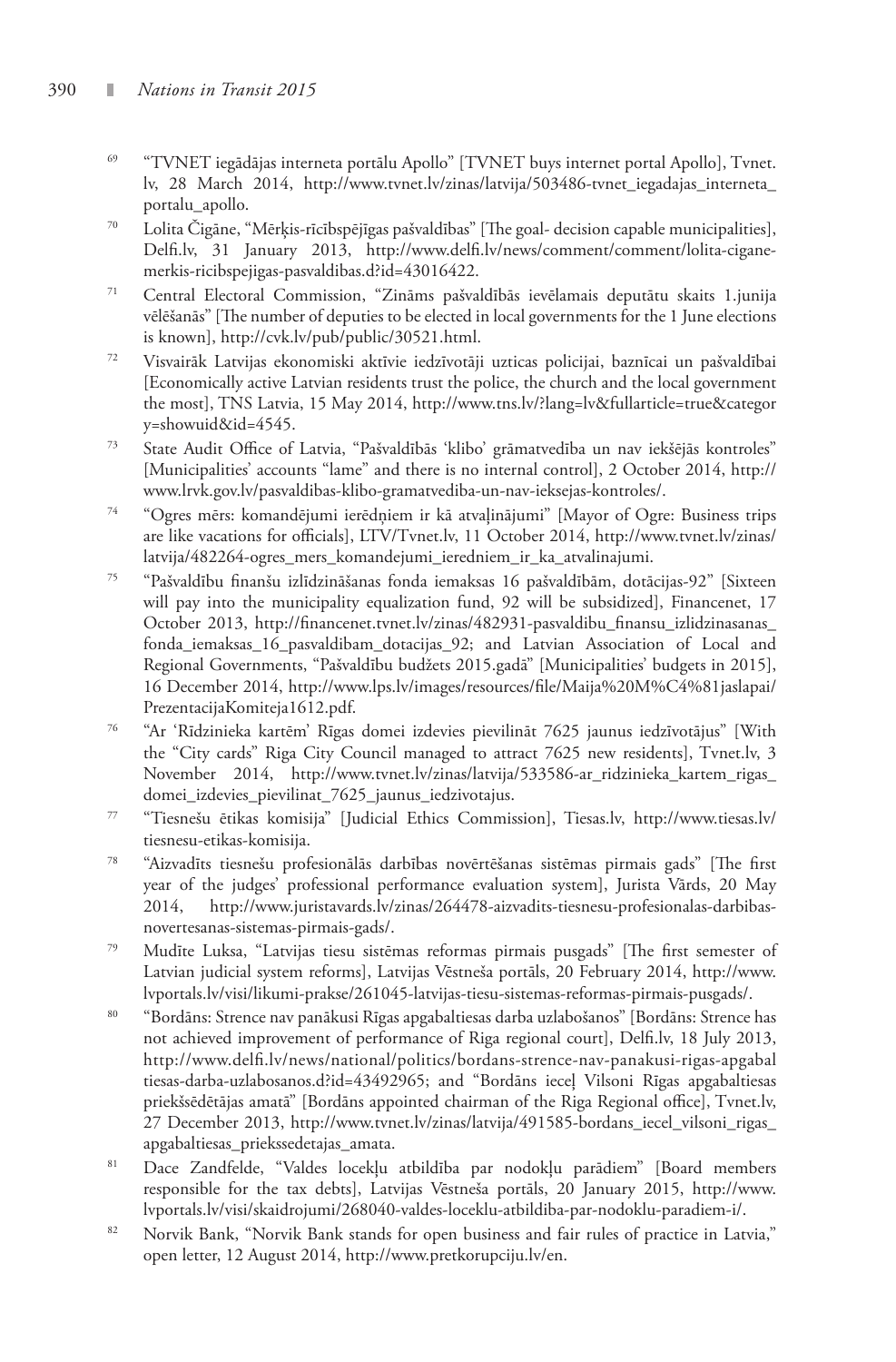- 83 "Rīgas apgabaltiesas tiesnesi Bērziņu atstādina no amata" [Riga Regional Court judge Bērziņa dismissed from office], IR.lv, 13 November 2014, http://www.ir.lv/2014/11/13/rigasapgabaltiesa-aizzimogots-tiesneses-berzinas-kabinets.
- <sup>84</sup> European Committee for the Prevention of Torture and Inhumane or Degrading Treatment or Punishment, "Council of Europe Anti-torture Committee Publishes Report on Latvia," news release, 27 August 2013, http://www.cpt.coe.int/documents/lva/2013-08-27-eng.htm.
- 85 "Jauno cietumu būvēs Liepājā; kliedē bažas par kriminogēnu situāciju" [New prison will be built in Liepāja; dispels rumours on criminal situation], Lsm.lv, 3 November 2014, http://www.lsm.lv/lv/raksts/latvija/zinas/jauno-cietumu-buves-liepaja-kliede-bazhas-parkriminogenu-situac.a104910.
- 86 "Tiesībsargs: Pietiekami netiek ievērotas bērnu tiesības uzaugt ģimenē" [Ombudsman: Failure to comply with the rights of children to grow up in a family is evident], LETA/Aprinķis.lv, 10 December 2014, http://www.aprinkis.lv/sabiedriba/dzive-un-ticiba/item/22138-tiesibsargssecinajis-ka-pietiekami-netiek-ieverotas-bernu-tiesibas-uzaugt-gimene.
- 87 Ombudsman of the Republic of Latvia, "Tiesībsarga ziņojums par 2014.gada cilvēktiesību un labas pārvaldības aktualitātēm Latvijā" [Ombudsman's 2014 report on current events in human rights and good governance in Latvia], 10 December 2014, http://www.tiesibsargs. lv/files/content/konference\_2014/Tiesibsarga\_zinojums\_TS\_konference\_10dec2014.pdf.
- 88 Transparency International (TI), *Global Corruption Barometer 2013—Latvia* (Berlin: TI, 2013), http://www.transparency.org/gcb2013/country/?country=latvia.
- 89 Corruption Prevention and Combating Bureau (KNAB), "Attieksme pret korupciju Latvijā" [Attitudes towards corruption Latvia], Latvijas Fakti, April 2014, http://www.knab.gov.lv/ uploads/free/knab\_lf\_aptauja2014.pdf.
- <sup>90</sup> The World Bank Group, *Doing Business 2014* (Washington, D.C.: The World Bank Group, 2014), http://www.doingbusiness.org/~/media/GIAWB/Doing%20Business/Documents/ Annual-reports/English/DB14-Full-Report.pdf.
- 91 "Latvia to Join OECD Anti-Bribery Convention," *The Wall Street Journal*, 7 April 2014, http://blogs.wsj.com/riskandcompliance/2014/04/07/latvia-to-join-oecd-anti-briberyconvention/.
- 92 Cabinet of Ministers of the Republic of Latvia, "Lobēšanas atklātības likums" [Draft Lobbying Transparency Law], 14 June 2013, http://www.mk.gov.lv/lv/mk/tap/?dateFrom=2012-03- 12&dateTo=2013-03-12&text=lobpercentC4percent93percentC5percentA1anas&org=0& area=0&type=0.
- 93 "KNAB izstrādāto Lobēšanas atklātības likumu nevirza izskatīšanai valdībā" [Lobbying disclosure laws developed by KNAB will not be decided upon by], LETA/Tvnet.lv, 17 February 2014, http://www.tvnet.lv/zinas/latvija/497855-knab\_izstradato\_lobesanas\_atklati bas\_likumu\_nevirza\_izskatisanai\_valdiba.
- 94 Transparency International Latvia (DELNA), "Trauksmes cēlēju tiesiskās aizsardzības darba grupa uzsāk darbu" [Whistleblower legal protection working group begins work], 26 September 2014, http://delna.lv/2014/09/26/trauksmes-celeju-tiesiskas-aizsardzibas-darbagrupa-uzsak-darbu/.
- 95 State Chancellery, "Saeima apstiprina grozījumus Valsts civildienesta likumā" [Saeima approves amendments to the State Civil Service Law], 29 May 2014, http://www.juristavards. lv/zinas/264537-saeima-apstiprina-grozijumus-valsts-civildienesta-likuma/.
- 96 "'de facto': konflikts KNAB—vadošiem darbiniekiem draud ar pazeminātu novērtējumu" ["de facto:" conflict at KNAB—leading employees threatened with lowered assessment], Delfi.lv, 5 May 2013, http://www.delfi.lv/news/national/politics/de-facto-konflikts-knabvadosiem-darbiniekiem-draud-ar-pazeminatu-novertejumu.d?id=43287333; and "KNAB pamet divi 'skaļu lietu' izmeklētāji, vēsta raidījums" [According to broadcast two investigators of "loud cases" leave KNAB], Delfi.lv, 29 September 2013, http://www.delfi.lv/news/ national/politics/knab-pamet-divi-skalu-lietu-izmekletaji-vesta-raidijums.d?id=43693631.